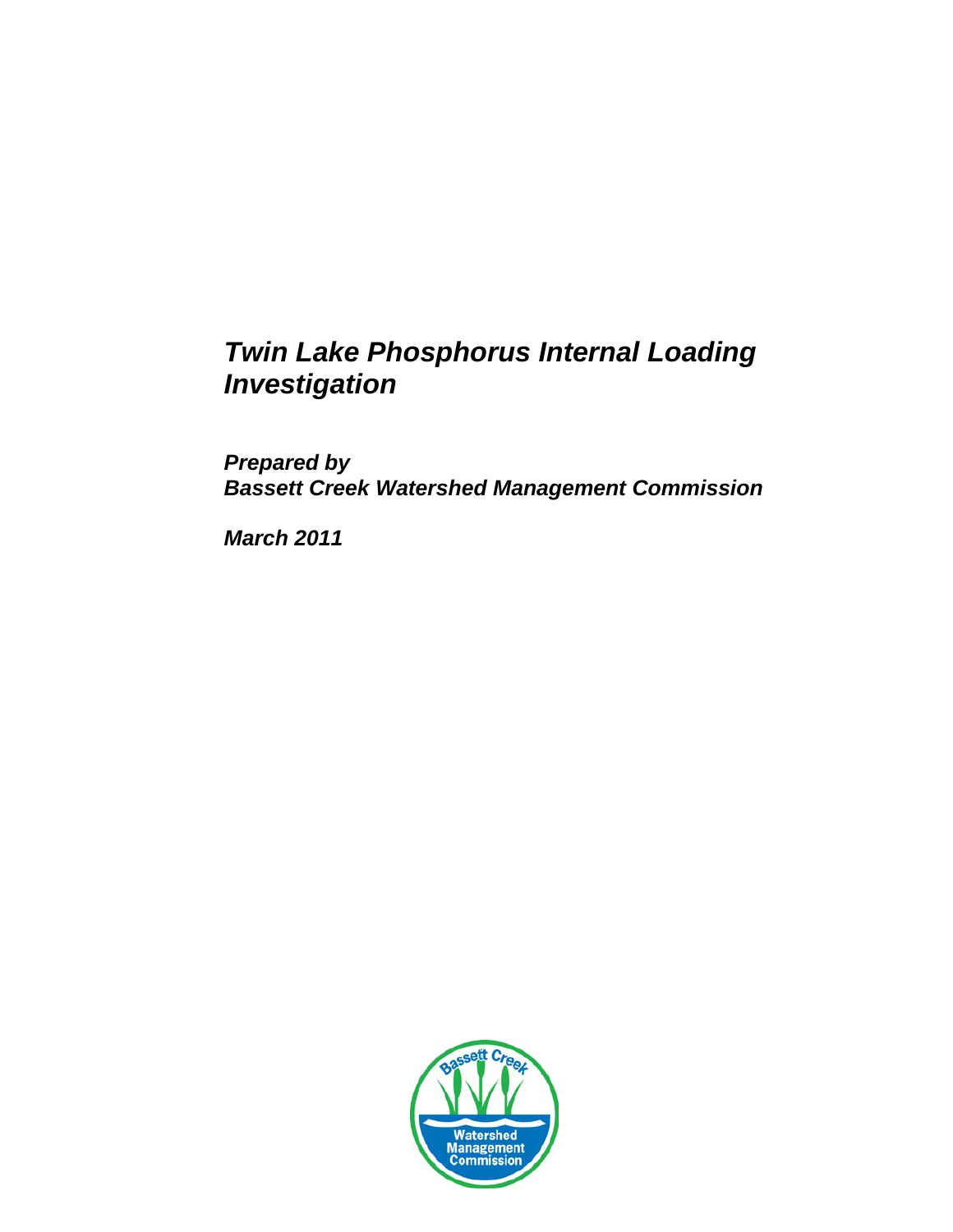<span id="page-1-0"></span>During 2008 and 2009, water quality at Twin Lake failed to meet both Minnesota standards and the water quality goals established by the Bassett Creek Watershed Management Commission (BCWMC). The lake was "eutrophic"—characterized by an abundant accumulation of nutrients, such as phosphorous. These nutrients supported the dense algae growth seen in the lake.

Figure ES-1 (below) shows the degradation of water quality in Twin Lake as measured by an increase in total phosphorous and chlorophyll *a* (indicative of algae growth), and a decrease in "Secchi" depth (a measure of transparency). Declining water quality was also suggested by increases in phytoplankton, including increases in *Cylindrospermopsis raciborski.* This blue-green, toxinproducing species comprised 25 percent of the algal community on August 12, 2009, and more than half the algal community on August 26, 2009.



### <span id="page-1-1"></span>**Figure ES-1. Historical Water Quality of Twin Lake**

Because 2008 and 2009 were drought years, it was unlikely that stormwater runoff was contributing to increased phosphorous levels. A more likely cause was internal sediment phosphorous loading, which occurs when phosphorus and other nutrients that have settled in a lake's sediments, are reintroduced to the lake water. Among the many variables affecting this complex process are oxygen,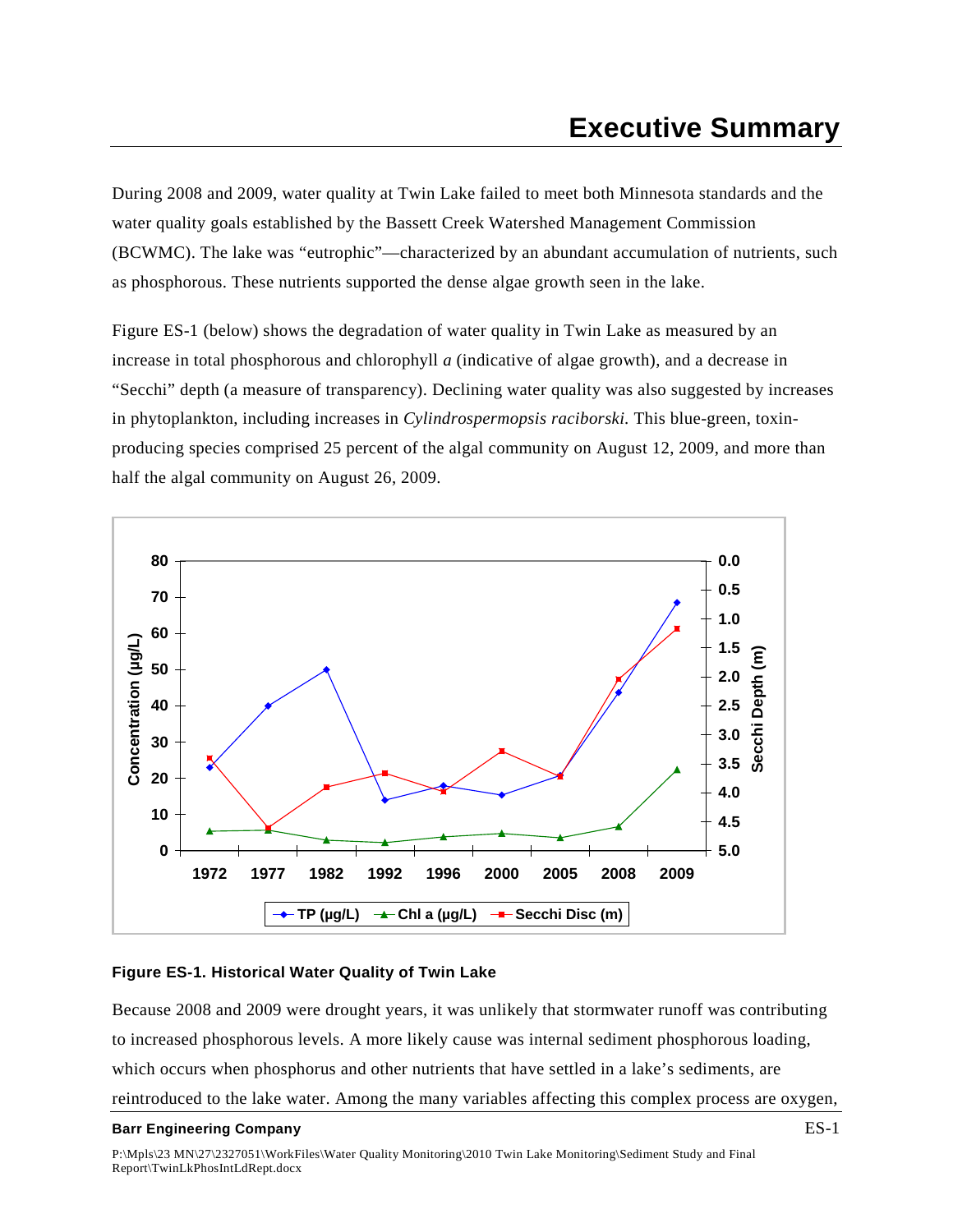temperature, pH, wind mixing, and the displacement of sediment particles by organisms such as carp. To develop a better understanding of internal sediment phosphorous loading at Twin Lake, the Bassett Creek Watershed Management Commission initiated a study which involved:

- Monitoring of Twin Lake during February and March of 2009 and 2010 to evaluate internal loading during winter months;
- Collection of sediment cores from Twin Lake to evaluate the types of mobile and organic phosphorus contributing to the lake's internal loading, and to estimate the internal loading rate (Figure 1);
- A review of historical data to determine why the effects of internal phosphorus loading appear to be increasing in Twin Lake.

2009 and 2010 winter monitoring results revealed one symptom of internal sediment phosphorous loading: low concentrations of oxygen at the sediment-water interface (the boundary between the bed sediment and the overlying water column). When oxygen concentrations at this interface are greater than 2 mg/L, phosphorous is tightly bound to the sediment. However, when dissolved oxygen concentrations are less than 2 mg/L, changes in water chemistry allow mobile phosphorous to break free from the sediment and move into the water column.

During the 2009 and 2010 sampling events, oxygen concentrations in the water column were less than 2 mg/L from a depth of 4 meters to the lake bottom (Figure 2). Historical data suggest that rising water temperatures at Twin Lake are contributing to these decreased oxygen concentrations—and subsequent higher phosphorous levels. Higher water temperatures not only increase oxygen-depleting microbial activity, but increase the rate at which phosphorous is released from the sediment.

The results from sediment analysis, along with previously collected water-quality data, show that Twin Lake has a high level of internal phosphorus loading from the sediment, particularly when compared to other area lakes. Because of the adverse impact on water-quality, management of internal loading is recommended. A number of management options to improve Twin Lake water quality are presented and discussed in this report.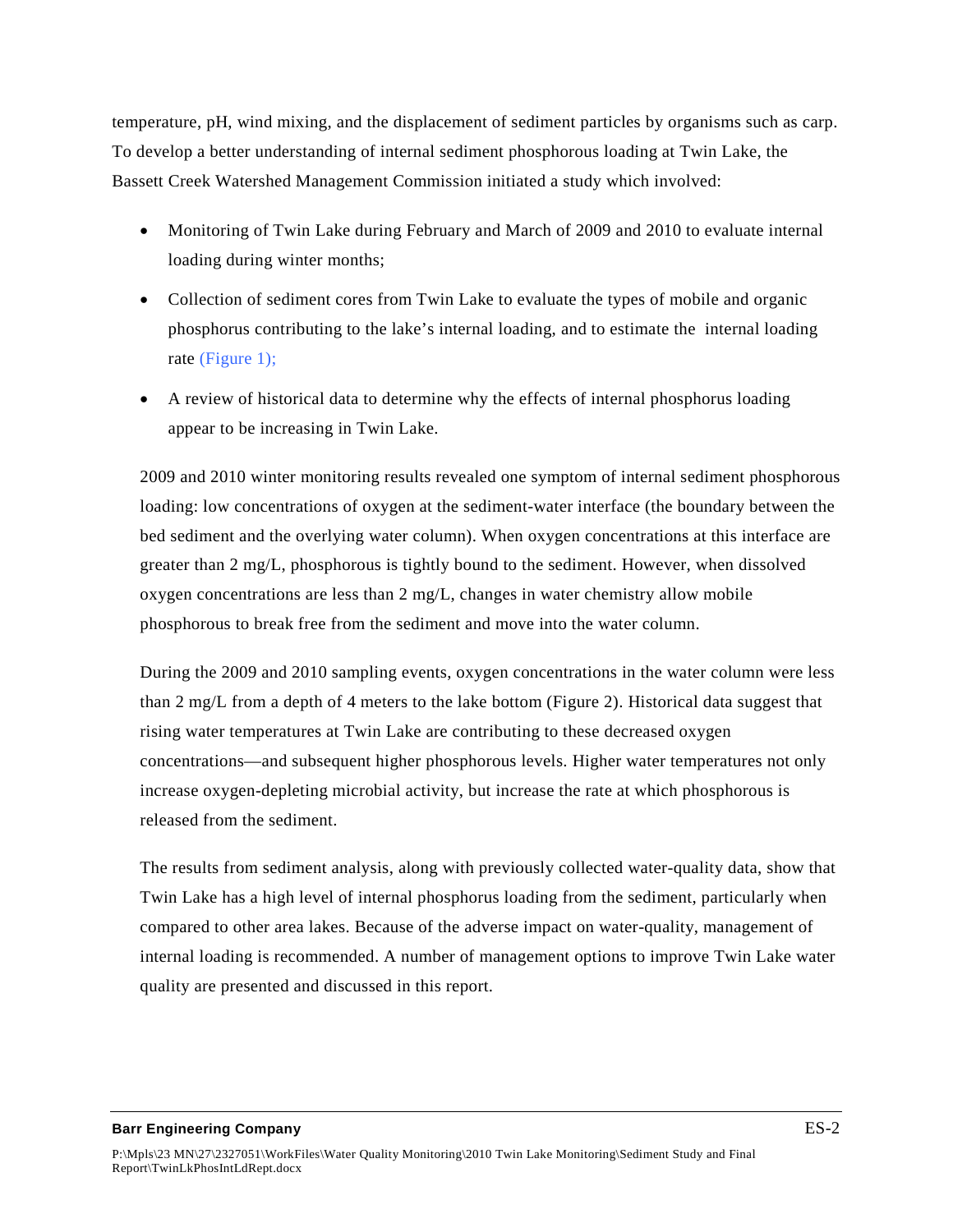# **Sediment Phosphorus-Internal Loading Investigation of Twin Lake**

### **Table of Contents**

| 1.0 |           |       |  |  |  |  |  |  |
|-----|-----------|-------|--|--|--|--|--|--|
|     | 1.1       |       |  |  |  |  |  |  |
|     |           | 1.1.1 |  |  |  |  |  |  |
|     |           | 1.1.2 |  |  |  |  |  |  |
|     |           | 1.1.3 |  |  |  |  |  |  |
|     | 1.2       |       |  |  |  |  |  |  |
|     |           | 1.2.1 |  |  |  |  |  |  |
|     |           | 1.2.2 |  |  |  |  |  |  |
| 2.0 | $Results$ |       |  |  |  |  |  |  |
|     | 2.1       |       |  |  |  |  |  |  |
|     | 2.2       |       |  |  |  |  |  |  |
| 3.0 |           |       |  |  |  |  |  |  |
| 4.0 |           |       |  |  |  |  |  |  |
| 5.0 |           |       |  |  |  |  |  |  |
|     | 5.1       |       |  |  |  |  |  |  |
|     | 5.2       |       |  |  |  |  |  |  |
|     | 5.3       |       |  |  |  |  |  |  |
|     | 5.4       |       |  |  |  |  |  |  |
|     | 5.5       |       |  |  |  |  |  |  |
|     | 5.6       |       |  |  |  |  |  |  |
| 6.0 |           |       |  |  |  |  |  |  |
| 7.0 |           |       |  |  |  |  |  |  |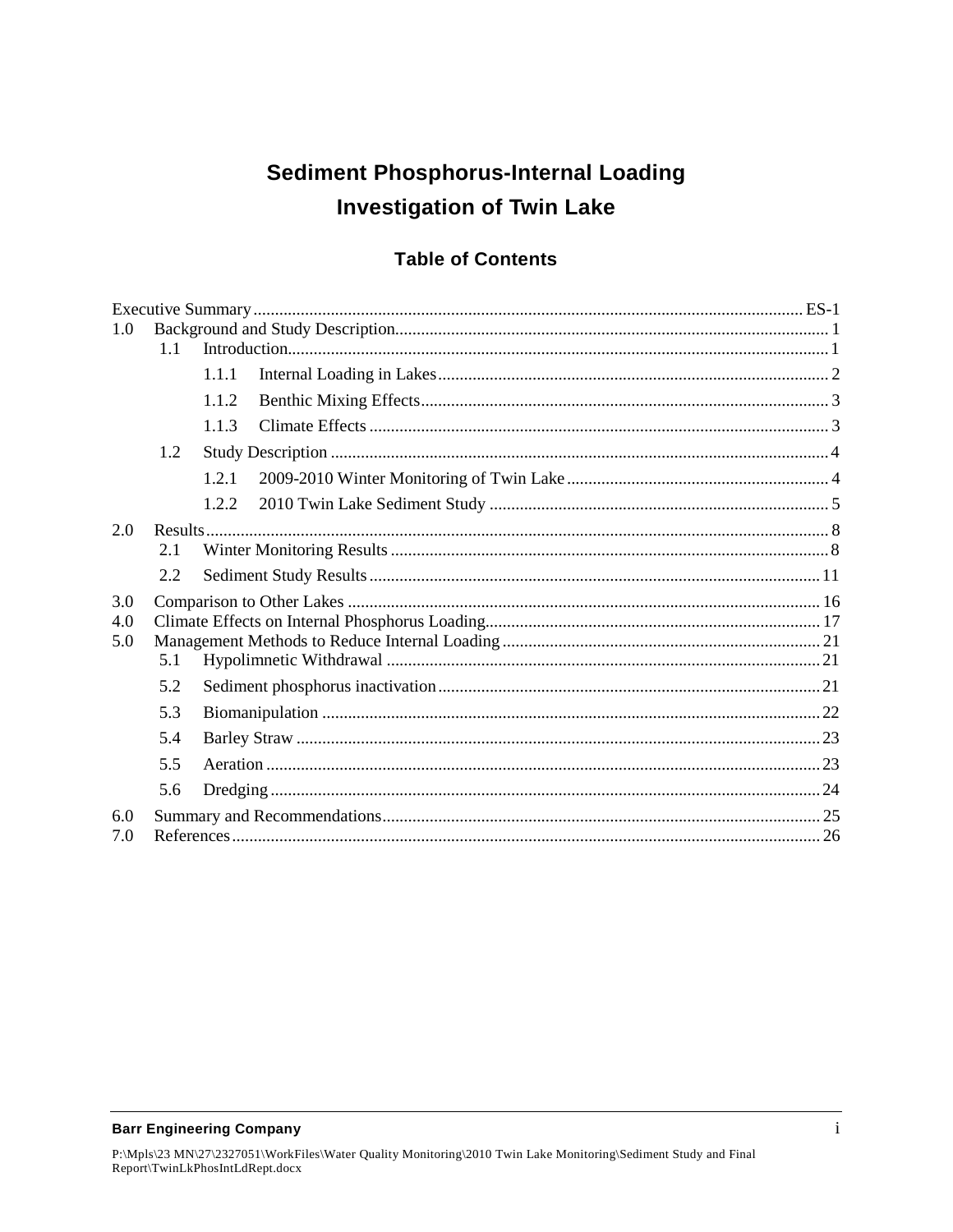### **List of Tables**

| Table 2 |                                                                              |  |
|---------|------------------------------------------------------------------------------|--|
| Table 3 | Potential Internal Phosphorus Loading Ranges and Lake-Wide Averages Based on |  |
| Table 4 |                                                                              |  |

### **List of Figures**

| Figure 1  |                                                                                     |
|-----------|-------------------------------------------------------------------------------------|
| Figure 2  |                                                                                     |
| Figure 3  |                                                                                     |
| Figure 4  |                                                                                     |
| Figure 5  | 2010 Twin Lake Sediment Data: Mobile Phosphorus Concentration  12                   |
| Figure 6  |                                                                                     |
| Figure 7  | Total Phosphorus (TP) Concentrations in Twin Lake during 2009 14                    |
| Figure 8  | Total Phosphorus (TP) Concentrations and Average Surface Water Temperatures in Twin |
| Figure 9  | Total Phosphorus (TP) Concentrations and Average Bottom Water Temperatures in Twin  |
| Figure 10 | Total Phosphorus (TP) Concentrations and Average Depth of Oxygen Depletion in Twin  |
| Figure 11 | Total Phosphorus (TP) Average Surface and Bottom Concentrations in Twin Lake (1992- |

### **List of Appendices**

- [Appendix A Twin Lake Winter Monitoring Data Summary](#page-31-0)
- [Appendix B Twin Lake Sediment Data Summary](#page-36-0)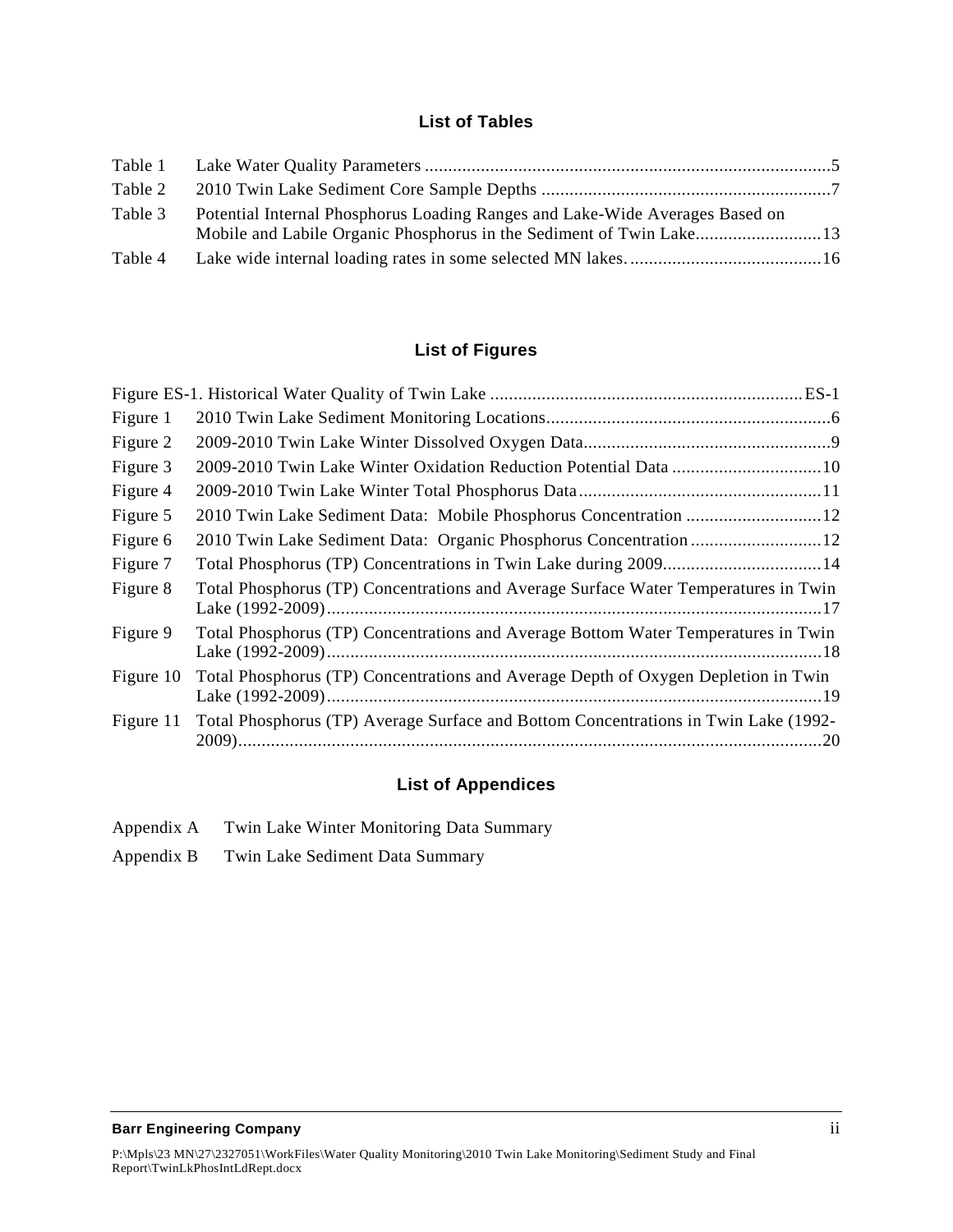## <span id="page-5-1"></span><span id="page-5-0"></span>**1.1 Introduction**

During 2008 and 2009, water quality at Twin Lake failed to meet both Minnesota standards and the water quality goals established by the Bassett Creek Watershed Management Commission (BCWMC). The lake was "eutrophic"—characterized by an abundant accumulation of nutrients, such as phosphorous. These nutrients supported the dense algae growth seen in the lake.

Figure ES-1 in the Executive Summary shows the degradation of water quality in Twin Lake as measured by an increase in total phosphorous and chlorophyll *a* (indicative of algae growth), and a decrease in "Secchi" depth (a measure of transparency). Declining water quality was also suggested by increases in phytoplankton, including increases in *Cylindrospermopsis raciborski.* This bluegreen, toxin-producing species comprised 25 percent of the algal community on August 12, 2009, and more than half the algal community on August 26, 2009. This species was previously observed on only one occasion (September 6, 2000) and then at a very low density (105 per milliliter). Large numbers of this species are indicative of degraded water quality.

Because 2008 and 2009 were drought years, it was unlikely that stormwater runoff was contributing to increased phosphorous levels. A more likely cause was internal sediment phosphorous loading, which occurs when phosphorus and other nutrients that have settled in a lake's sediments, are reintroduced to the lake water. Among the many variables affecting this complex process are oxygen, temperature, pH, wind mixing, and the displacement of sediment particles by organisms such as carp. To develop a better understanding of internal sediment phosphorous loading at Twin Lake, the Bassett Creek Watershed Management Commission initiated a study which involved:

- Winter monitoring of Twin Lake during February and March of 2009 and 2010 to evaluate internal loading occurring during the winter months;
- Collection of sediment cores from Twin Lake during May of 2010 to evaluate the types of phosphorus in Twin Lake sediment that contribute to internal loading and to estimate the lake's internal loading rate. Some forms of phosphorus in sediment are able to move to the overlying water and contribute to internal loading (mobile and organic phosphorus) while others remain in the sediment (refractory or non-labile phosphorus) and, hence, do not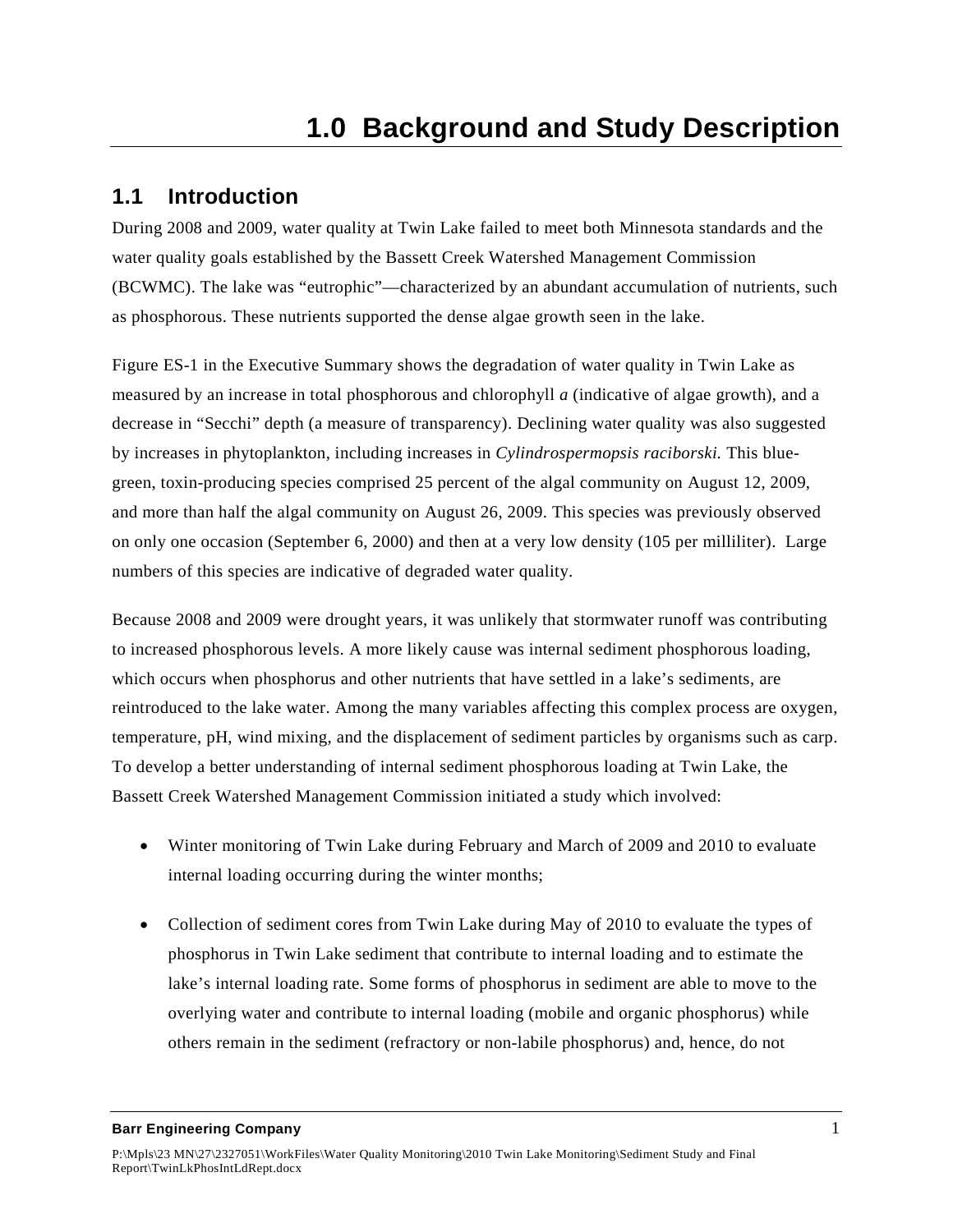contribute to internal loading. This study evaluated mobile and organic phosphorus in Twin Lake sediment.

• A review of historical lake data to determine why the effects of internal phosphorus loading appear to be increasing in Twin Lake.

### <span id="page-6-0"></span>**1.1.1 Internal Loading in Lakes**

Internal loading is a natural process in lakes resulting from the release of phosphorus from lake sediments to the overlying water when oxygen is absent or very low (anoxia) at the sediment water interface. During the ice-free portion of the year, temperature changes in the water column cause stratification, which plays a major role in the process. When the ice melts in the spring, the lake water mixes and the water column has the same temperature from surface to bottom. As air temperatures warm, lakes generally progress from being completely mixed to stratified with an upper layer of warm, well-mixed water (epilimnion) and colder temperatures in a bottom layer (hypolimnion). Separating these two layers is a layer of varying depth that has a sharp temperature gradient (thermocline). Because of the density differences between the lighter warm water and the heavier cold water, lake water becomes resistant to mixing and stratifies. Twin Lake mixes at spring ice-out, becomes stratified, and then remains stratified until the lake cools and mixes in the fall prior to ice-in.

When stratification occurs, oxygen from the air cannot reach the bottom lake water and, if the lake sediments have sufficient organic matter, degradation of the organic matter by biological activity can deplete the remaining oxygen in the hypolimnion. The epilimnion can remain well-oxygenated, while dissolved oxygen supplies can be reduced to low levels in the hypolimnion (anoxic conditions). Loss of oxygen changes the chemical conditions in the water and sediment, allowing phosphorus that would normally remain bound to the sediment to re-enter the water column. Although only a portion of this phosphorus reaches the surface water in summer due to diffusion or partial mixing events (storms and/or high wind), fall mixing distributes this phosphorus throughout the water column.

In winter, ice cover on the lake prevents oxygenation and degradation of organic matter by biological activity depletes the oxygen in the lake's hypolimnion. Similar to summer time stratification, loss of oxygen changes the chemical conditions in the water and sediment, allowing phosphorus that would normally remain bound to the sediments to re-enter the water column. Spring mixing then distributes this phosphorus throughout the water column.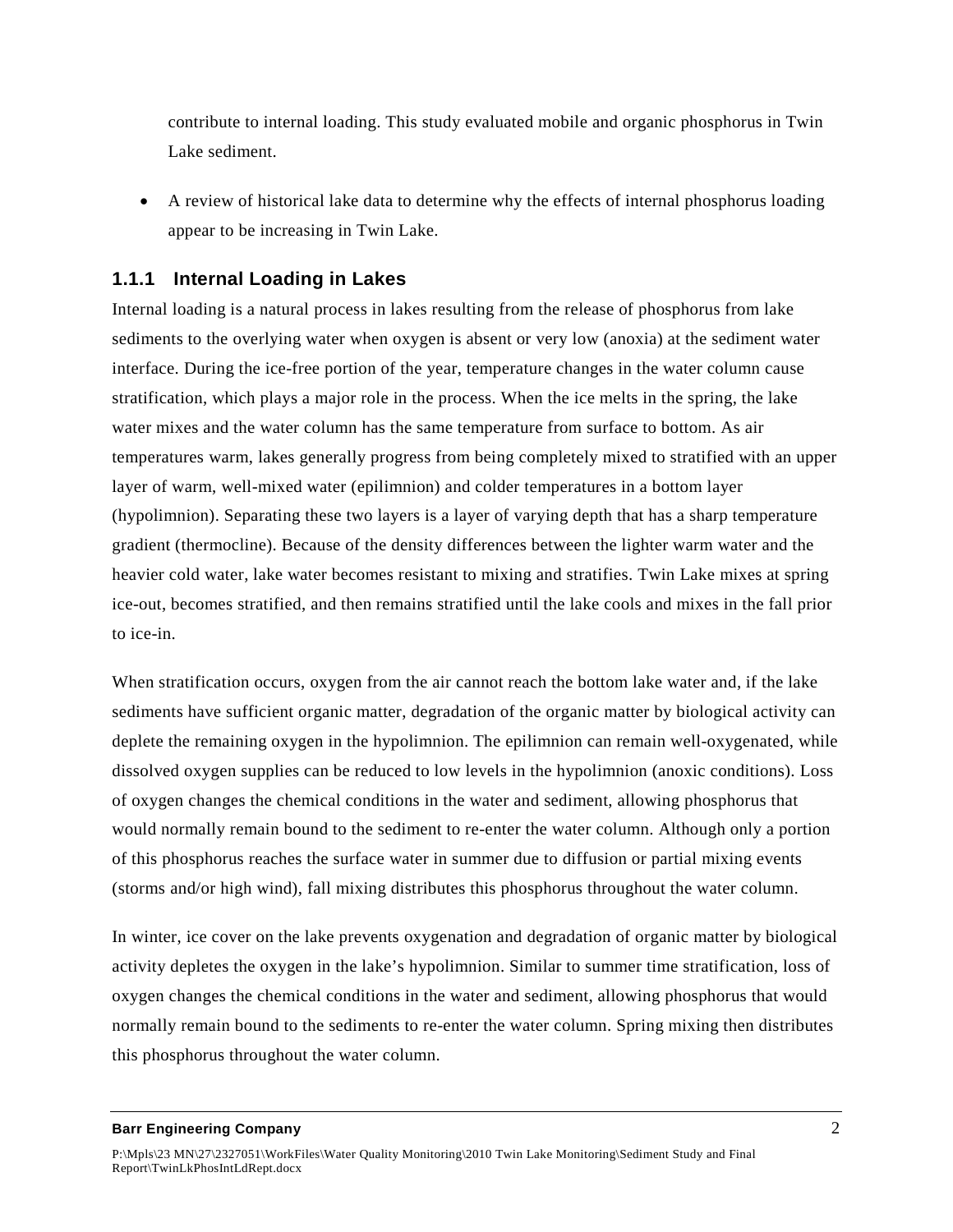Phosphorus released from the sediment through internal loading processes is considered immediately available because it is in a dissolved form that algae and plants can use directly. Watershed phosphorus loading is generally 35-45% dissolved (on average in MN) while the remaining portion is in the form of particles (either soil or organic matter) that become part of the lake sediment. The particulate form of phosphorus cannot be directly used by algae or plants until it is released from the particles or organic matter.

Phosphorus taken up by organisms in lakes (including algae and plants) is returned to the sediment when the organisms die. Once in the sediment, much of this phosphorus can then be released again after the organic matter breaks down, continuing the internal loading process. While this is a natural process in all lakes, additional inputs of phosphorus due to human activity have caused increases in both the total amount and the rate of internal phosphorus loading in lakes.

### <span id="page-7-0"></span>**1.1.2 Benthic Mixing Effects**

Benthic mixing of lake sediments can increase the rate (or speed) of internal loading in lakes. In addition, species like carp can actually increase the depth of sediment mixing in lakes. This means that a greater amount of phosphorus can be transported from the sediment to the water. Because there is little to no oxygen in lake sediments just below the sediment water interface, the pool of phosphorus that might not be available under 'normal' conditions without carp or other mixing drivers is physically pushed out of the sediment due to carp mixing.

### <span id="page-7-1"></span>**1.1.3 Climate Effects**

Climate can affect water temperature and mixing in lakes and may be an important driver of increased internal phosphorus loading and changes in water column stability leading to increased mixing of phosphorus from deeper waters to the surface of lakes. Climate is variable and thus, the impacts it may have on lake water quality are variable as well. Research has shown that when lakes become warmer earlier in the season, the mechanisms causing internal loading (bacterial growth and uptake of oxygen) begin earlier as well. This increases the duration of internal phosphorus loading in lakes. In addition, higher temperatures during the year will increase microbial activity, causing increased rates of sediment organic matter breakdown and oxygen uptake. This may increase both the rate of internal phosphorus loading and the area of the lake sediment susceptible to phosphorus release.

When water temperatures increase in lakes during the summer, the potential for mixing of water between the surface and hypolimnion can increase as well. Initially, stratification in the spring occurs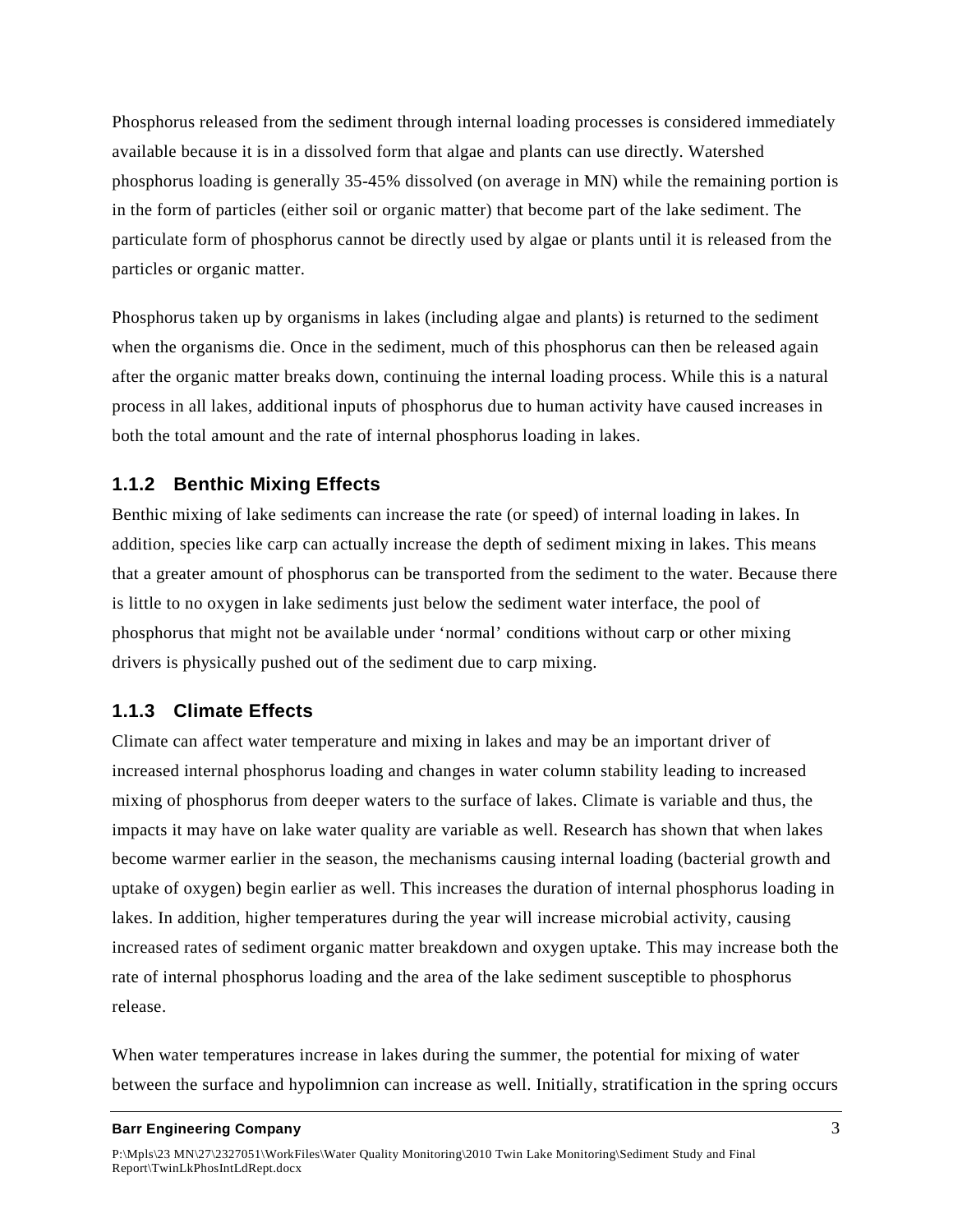more quickly and is stronger than what would normally be expected. However, as temperatures continue to increase during the summer, the added heat (increased energy) can destabilize the water column and mixing can occur more easily in the later part of the season. The sum of the effects from warmer water temperatures can lead to higher surface concentrations of phosphorus because there is more phosphorus released into the hypolimnion and this phosphorus is transported more easily to the surface where it can be used by algae for growth.

## <span id="page-8-0"></span>**1.2 Study Description**

A study of Twin Lake was initiated by the Bassett Creek Watershed Management Commission to determine the potential for internal sediment phosphorus loading in Twin Lake. The study involved:

- Winter monitoring of Twin Lake during February and March of 2009 and 2010 to evaluate internal loading occurring during the winter months;
- Collection of sediment cores from Twin Lake during May of 2010 to evaluate the types of phosphorus in Twin Lake sediment that contribute to internal loading and to estimate the lake's internal loading rate.
- A review of historical lake data to determine why the effects of internal phosphorus loading appear to be increasing in Twin Lake.

### <span id="page-8-1"></span>**1.2.1 2009-2010 Winter Monitoring of Twin Lake**

Twin Lake was monitored during February and March of 2009 and 2010 to assess internal loading during the winter months. Samples were collected from the deepest location in the lake basin. Table 1 lists the water quality parameters and specifies at what depths the samples or measurements were collected. Dissolved oxygen, temperature, specific conductance, pH, and Oxidation Reduction Potential (ORP) were measured in the field. Water samples were analyzed in the laboratory for total phosphorus.



**Twin Lake, pictured above, was monitored during February and March of 2009 and 2010**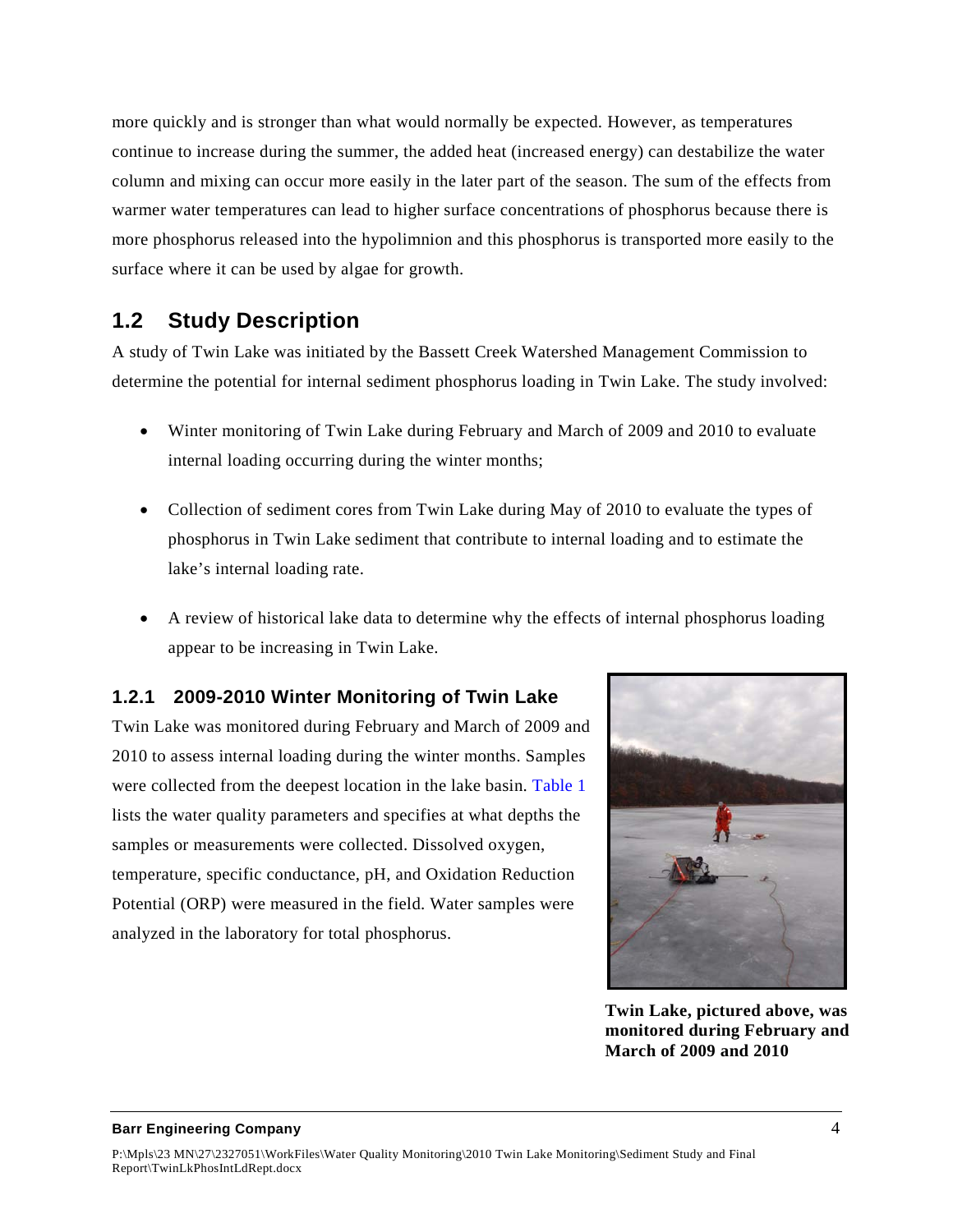| <b>Parameters</b>                             | Depth<br>(Meters)                                                                                 | <b>Sampled or Measured</b><br><b>During February and</b><br><b>March Sample Events</b> |
|-----------------------------------------------|---------------------------------------------------------------------------------------------------|----------------------------------------------------------------------------------------|
| Dissolved Oxygen                              | Surface to bottom profile at one meter intervals                                                  | X                                                                                      |
| Temperature                                   | Surface to bottom profile at one meter intervals                                                  | X                                                                                      |
| <b>Specific Conductance</b>                   | Surface to bottom profile at one meter intervals                                                  | X                                                                                      |
| <b>Oxidation Reduction</b><br>Potential (ORP) | Surface to bottom profile at one meter intervals                                                  | X                                                                                      |
| рH                                            | Surface to bottom profile at one meter intervals                                                  | X                                                                                      |
| <b>Total Phosphorus</b>                       | 0-2 Meter Composite Sample.                                                                       | X                                                                                      |
| <b>Total Phosphorus</b>                       | Profile at one meter intervals from 3 meters to<br>near the bottom (i.e., 0.5 meters off bottom). | x                                                                                      |

<span id="page-9-1"></span>**Table 1 Lake Water Quality Parameters**

### <span id="page-9-0"></span>**1.2.2 2010 Twin Lake Sediment Study**

Sediment cores were collected in May 2010 from Twin Lake to determine the buildup and distribution of sediment phosphorus as well as the potential for internal phosphorus loading in the lake. The sediment cores were collected from three locations (Figure 1) in the lake to determine spatial differences in phosphorus levels due to external inputs from outside the lake and internal variations due to water depth and sediment accumulation zones. Sediment from Twin Lake was analyzed for mobile and organic bound phosphorus. Mobile phosphorus is the pool of phosphorus that can be released from the sediment under low oxygen conditions and is the main contributor of internal phosphorus loading. Organic phosphorus can also be released from the sediment after the organic material is broken down through microbial activity and converted into mobile phosphorus. This process usually takes more time.



**In May of 2010, sediment cores were collected from 3 locations in Twin Lake.**

The collected sediment cores were approximately 1 foot (30-40 cm) in depth and were sliced into five or six sections to determine the variation of mobile

and organic phosphorus by sediment depth. Sediment sample depths that were analyzed for mobile and organic phosphorus are shown in Table 2.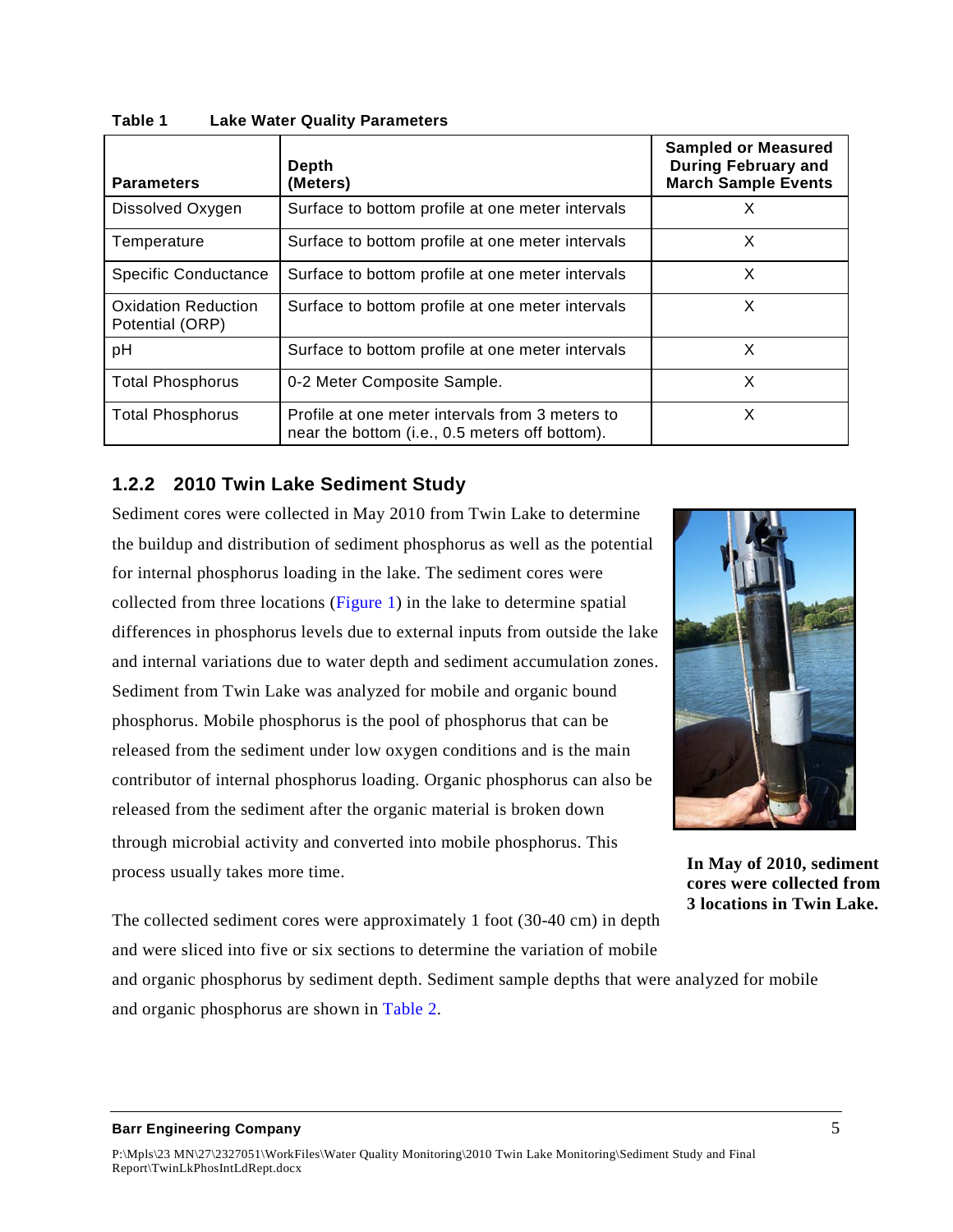

<span id="page-10-0"></span>**Figure 1 2010 Twin Lake Sediment Monitoring Locations**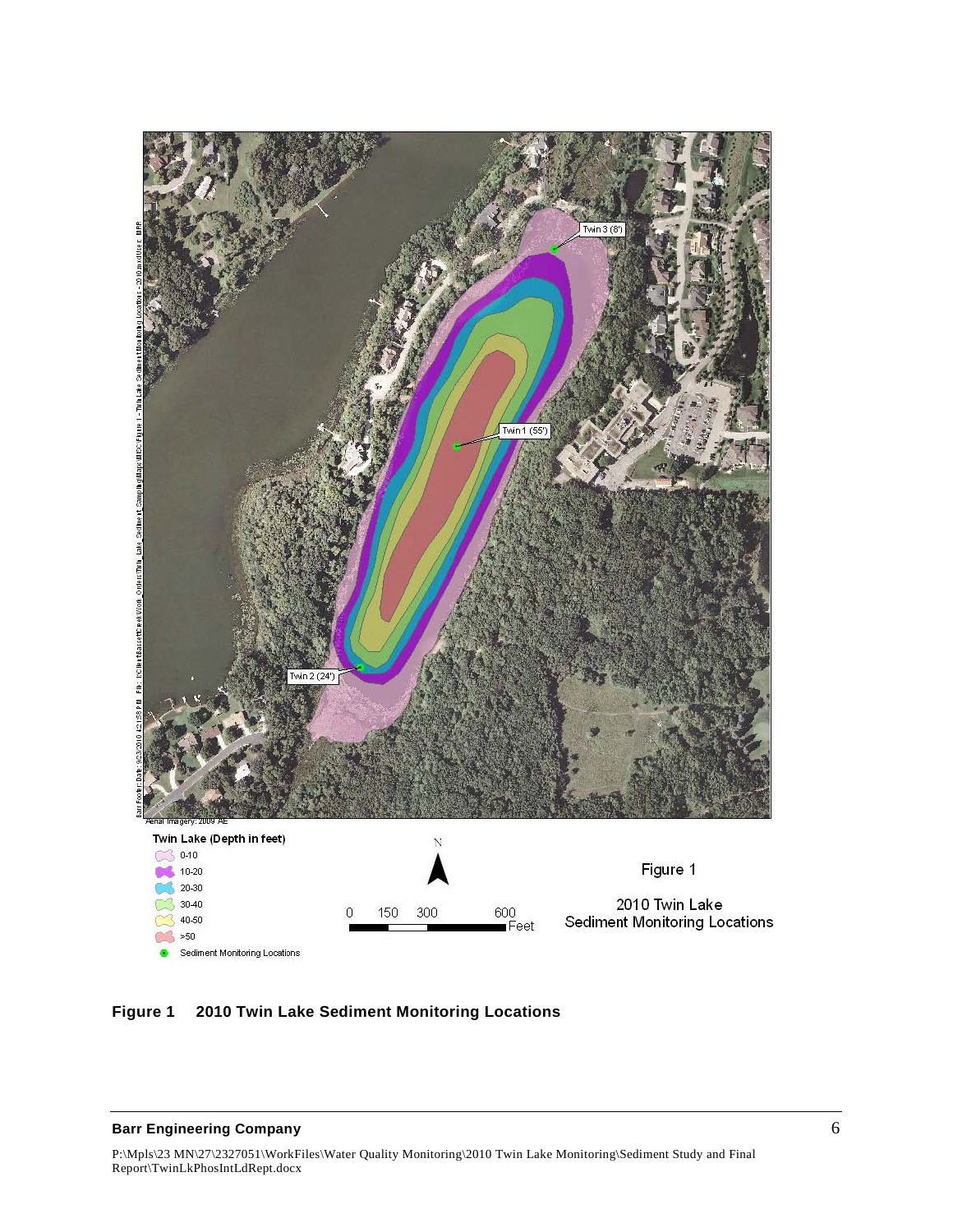| <b>Twin Lake Site 1</b> | Twin Lake Sites 2 and 3 |
|-------------------------|-------------------------|
| $0-2$ cm                | $0-2$ cm                |
| $2-4$ cm                | $2-4$ cm                |
| $4-8$ cm                | $4-8$ cm                |
| $8-12$ cm               | 8-12 cm                 |
| 15-20 cm                | 15-20 cm                |
| 25-30 cm                |                         |

#### <span id="page-11-0"></span>**Table 2 2010 Twin Lake Sediment Core Sample Depths**

Analyzing sediment by depth allows for the determination of approximate sediment mixing depths and background phosphorus concentrations. Background concentrations (found deeper in the sediment) can be used to evaluate the effectiveness and cost of different internal loading management methods.

Phosphorus in the sediment cores is quantified in two different ways, by concentrations and phosphorus mass. Phosphorus concentration is used to show the relative difference of how much phosphorus is contained in different types of soil particles. For example, sediment at the top of a sediment core usually contains more phosphorus for each unit of dry matter because mobile phosphorus migrates from deeper layers to the sediment surface in lakes. However, there is more water at the sediment surface so even though there might be more phosphorus in each particle of sediment, there are less particles and more water at the sediment surface. Therefore, the total mass of phosphorus may be lower in the surface sediment simply due to the fact that there is more water and less sediment near the surface. This is just an example, however, and many times phosphorus concentration and mass will be highest at the sediment surface.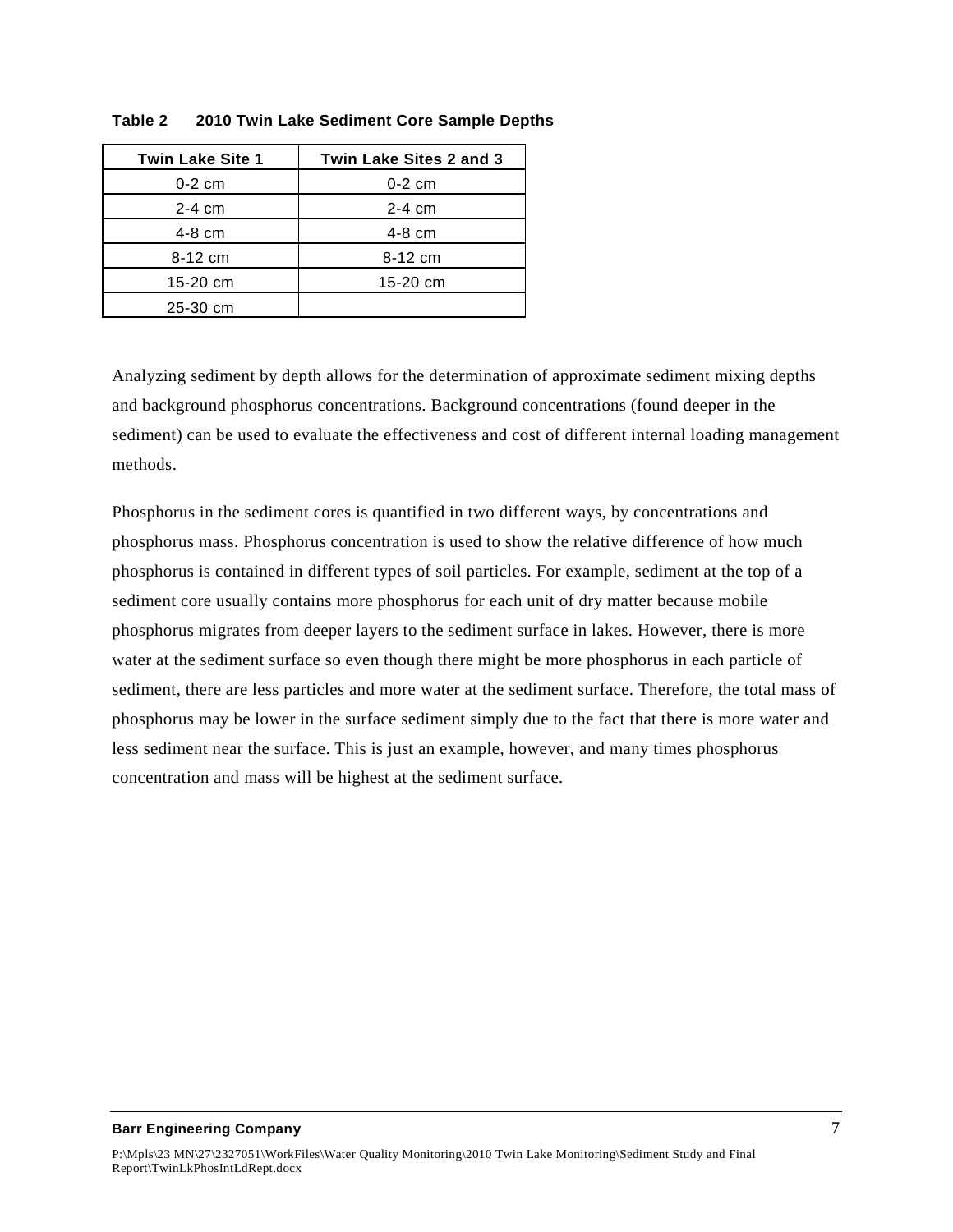### <span id="page-12-1"></span><span id="page-12-0"></span>**2.1 Winter Monitoring Results**

2009 and 2010 winter monitoring results revealed one symptom of internal sediment phosphorus loading: low concentrations of oxygen at the sediment-water interface (the boundary between the bed sediment and the overlying water column). When oxygen concentrations at this interface are greater than 2 mg/L, phosphorus is tightly bound to the sediment. However, when dissolved oxygen concentrations are less than 2 mg/L, changes in water chemistry allow mobile phosphorus to break free from the sediment and move into the water column.

Twin Lake winter monitoring results indicate oxygen was very low (anoxia) at the sediment water interface and phosphorus was released from lake sediments to the overlying water. In order to understand the relationship between low oxygen concentrations in Twin Lake and internal loading, it is helpful to understand some basic limnology. As long as oxygen concentrations are greater than 2 mg/L at the sediment water interface, phosphorus is tightly bound to sediment and is unable to break free and enter the overlying water. However, when dissolved oxygen concentrations at the sediment water interface drop below 2 mg/L, the chemistry of the sediment water interface changes from "oxidized conditions" to "reducing conditions." When "reducing conditions" occur, the mobile phosphorus is able to break free from the sediment and be released into the overlying waters. The 2010 winter oxygen data, as well as winter data collected during 2009, indicate Twin Lake consistently had "reducing conditions" at the sediment water interface. All 2009 and 2010 winter oxygen concentrations at the sediment water interface were  $0.2 \text{ mg/L}$  (Figure 2). Oxygen concentrations in the water column were less than 2 mg/L (anoxia threshold) from the 4 meter depth to the bottom during all 2009 and 2010 winter sample events (Figure 2). This is a very high level of oxygen depletion.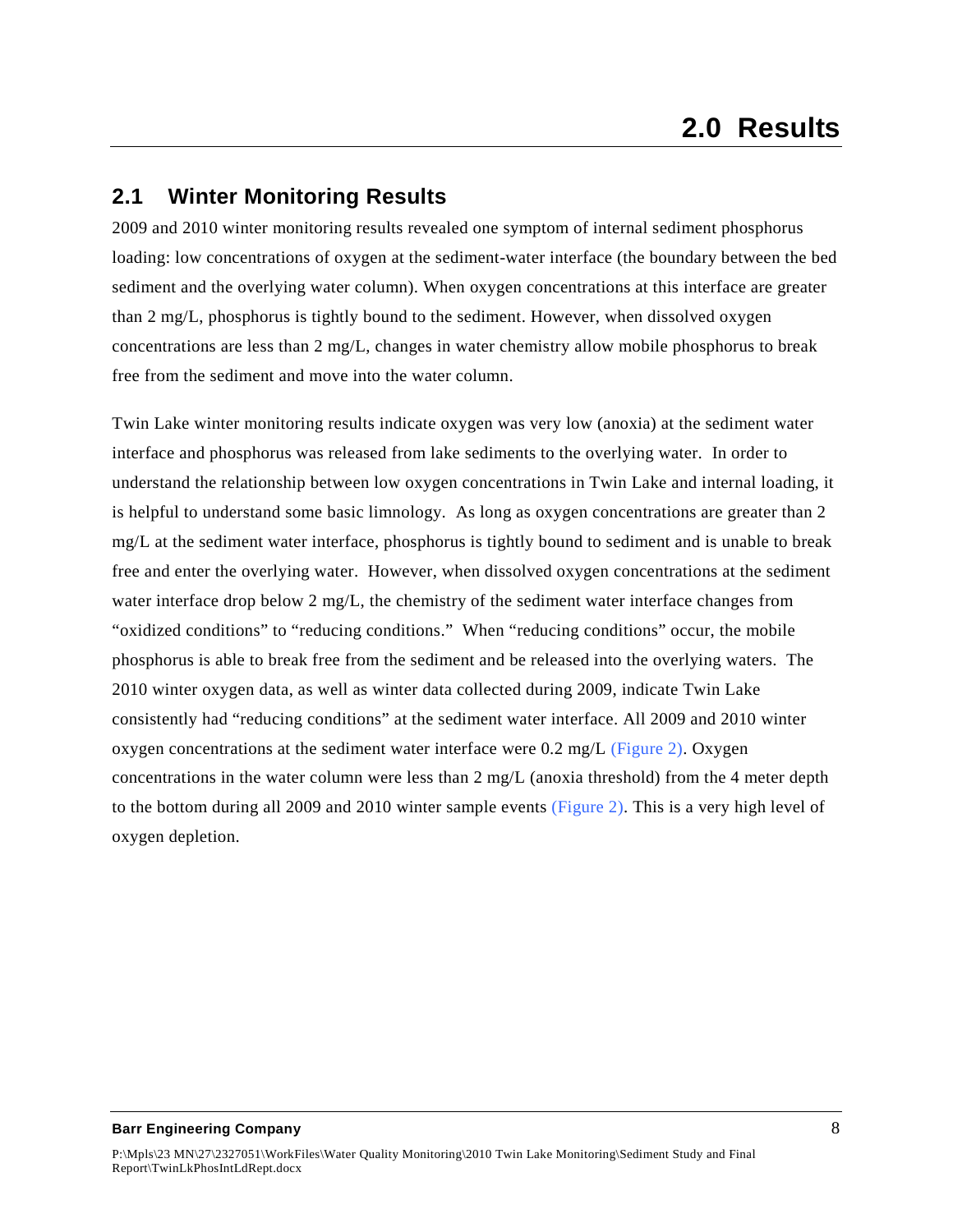

**Figure 2 2009-2010 Twin Lake Winter Dissolved Oxygen Data**

<span id="page-13-0"></span>"Reducing conditions" can be confirmed by measuring oxidation reduction potential (ORP). A high positive ORP value indicates "oxidative conditions" while a low negative ORP value indicates "reducing conditions." Twin Lake ORP winter monitoring results confirm that "reducing conditions" consistently occurred at the sediment water interface (Figure 3). An oxidation reduction potential of -200 millivolts was consistently measured in Twin Lake from 8 meters to the bottom (Figure 3). The smell of hydrogen sulfide or rotten egg smell in waters collected from 8 meters to the bottom further confirmed that "reducing conditions" were present. Under "reducing conditions", sulfate is reduced to hydrogen sulfide which has a distinctive odor similar to rotten eggs. This smell confirms that reducing conditions are present and that phosphorus can break free from sediment to enter the overlying water. A comparison of Figures 2 and 3 indicates that decreases in oxygen levels consistently corresponded with decreases in oxidation reduction potential. The data indicate that as oxygen concentrations decreased to less than 2 mg/L, oxidation reduction potential decreased to less than -200 millivolts.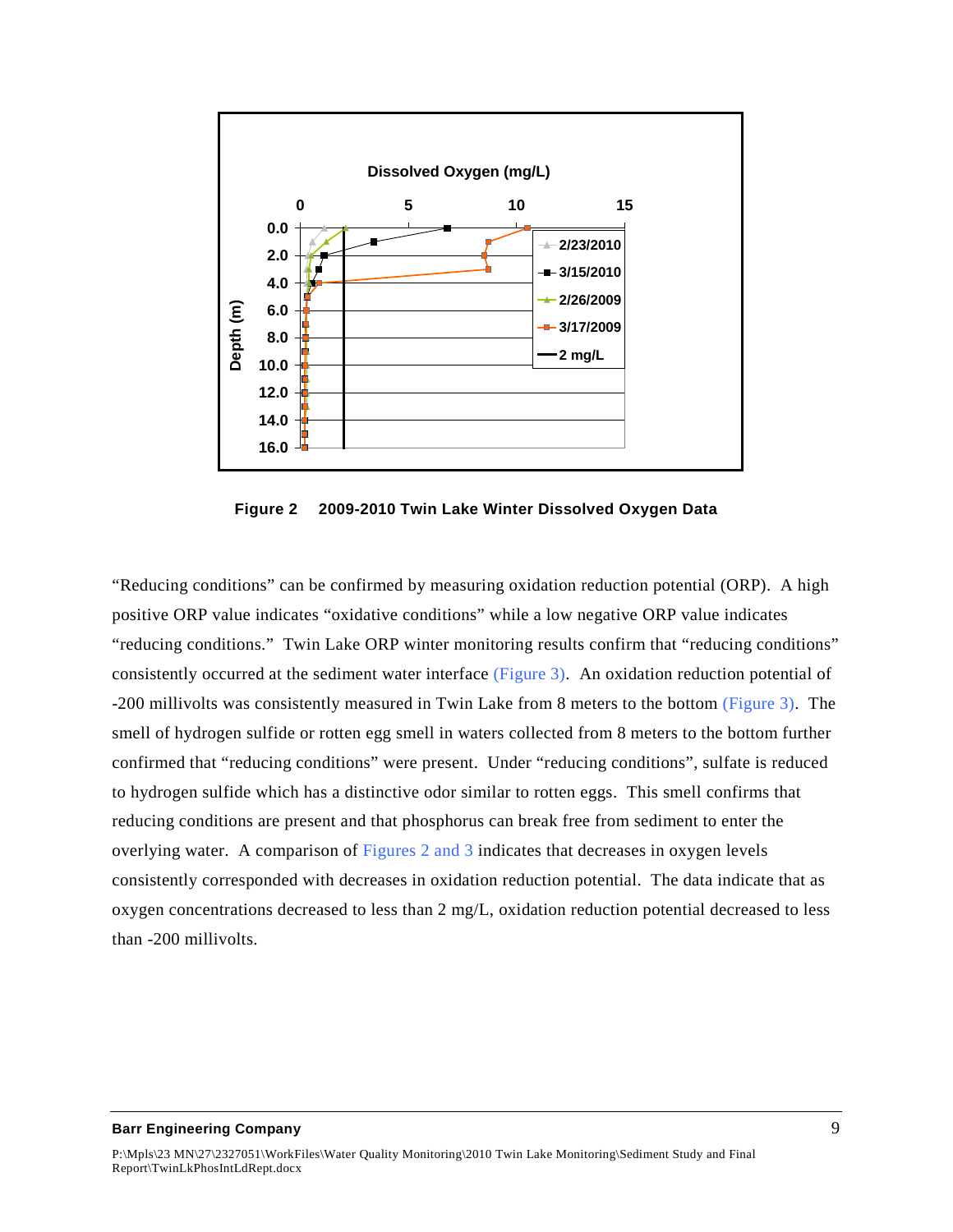

<span id="page-14-0"></span>**Figure 3 2009-2010 Twin Lake Winter Oxidation Reduction Potential Data**

Increases in phosphorus concentration in Twin Lake bottom waters confirm that internal loading of phosphorus from the sediment occurred during the winter periods of 2009 and 2010. A comparison of Figures 2, 3, and 4 indicates that a decrease in dissolved oxygen concentrations to less than 2 mg/L corresponded with a decrease in oxidation-reduction potential to less than -200 millivolts and an increase in total phosphorus concentrations. In 2009 and 2010, winter surface water total phosphorus concentrations ranged from 31 to 140 µg/L while bottom water total phosphorus concentrations, on average, ranged from 397 to 667  $\mu$ g/L (Figure 4). The difference in concentration between the surface and bottom waters is attributed to the release of phosphorus from bottom sediments due to low oxygen and resultant "reducing conditions" that allowed phosphorus to break free and move from the sediment into the water column.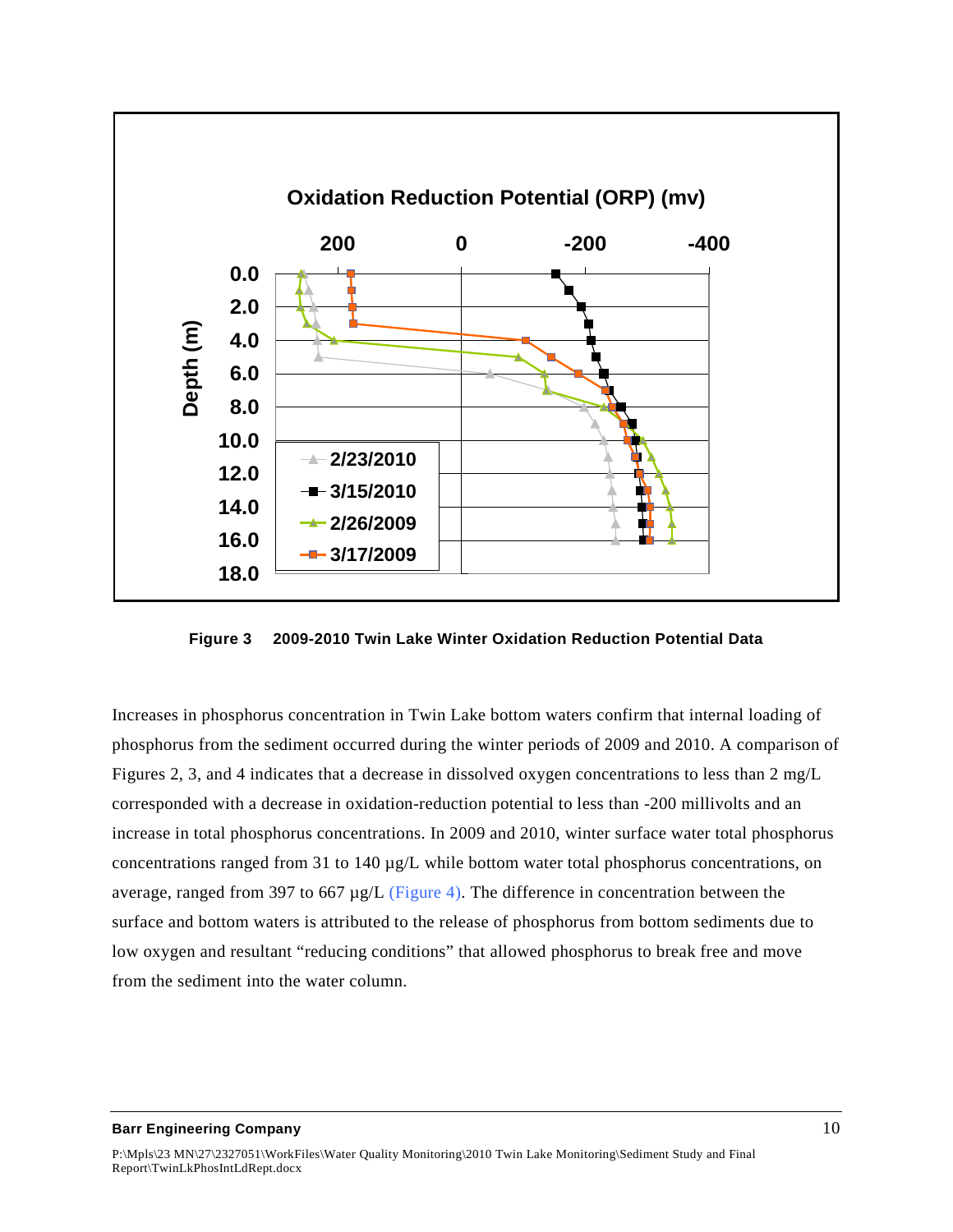

**Figure 4 2009-2010 Twin Lake Winter Total Phosphorus Data**

<span id="page-15-1"></span>In summary, the winter monitoring results from 2009 and 2010 confirm that internal loading of phosphorus from the sediment consistently occurred due to low oxygen levels and "reducing conditions" at the sediment water interface.

### <span id="page-15-0"></span>**2.2 Sediment Study Results**

Phosphorus concentrations in Twin Lake sediments were generally higher at the surface and decreased in the deeper sediment (Figures 5 and 6). The decreasing trend was more evident for the sediment organic phosphorus than the mobile phosphorus, as can be seen in Figures 5 and 6. Organic phosphorus was substantially higher than mobile phosphorus in each of the cores. While this is typical in shallow areas of lakes, mobile phosphorus is generally higher than organic phosphorus in deeper areas of dimictic lakes. The core collected from the deep hole (Twin 1) contained the highest amount of phosphorus (both mobile and organic) while lower amounts were found in the cores from the shallower areas (Twin 2 and Twin 3).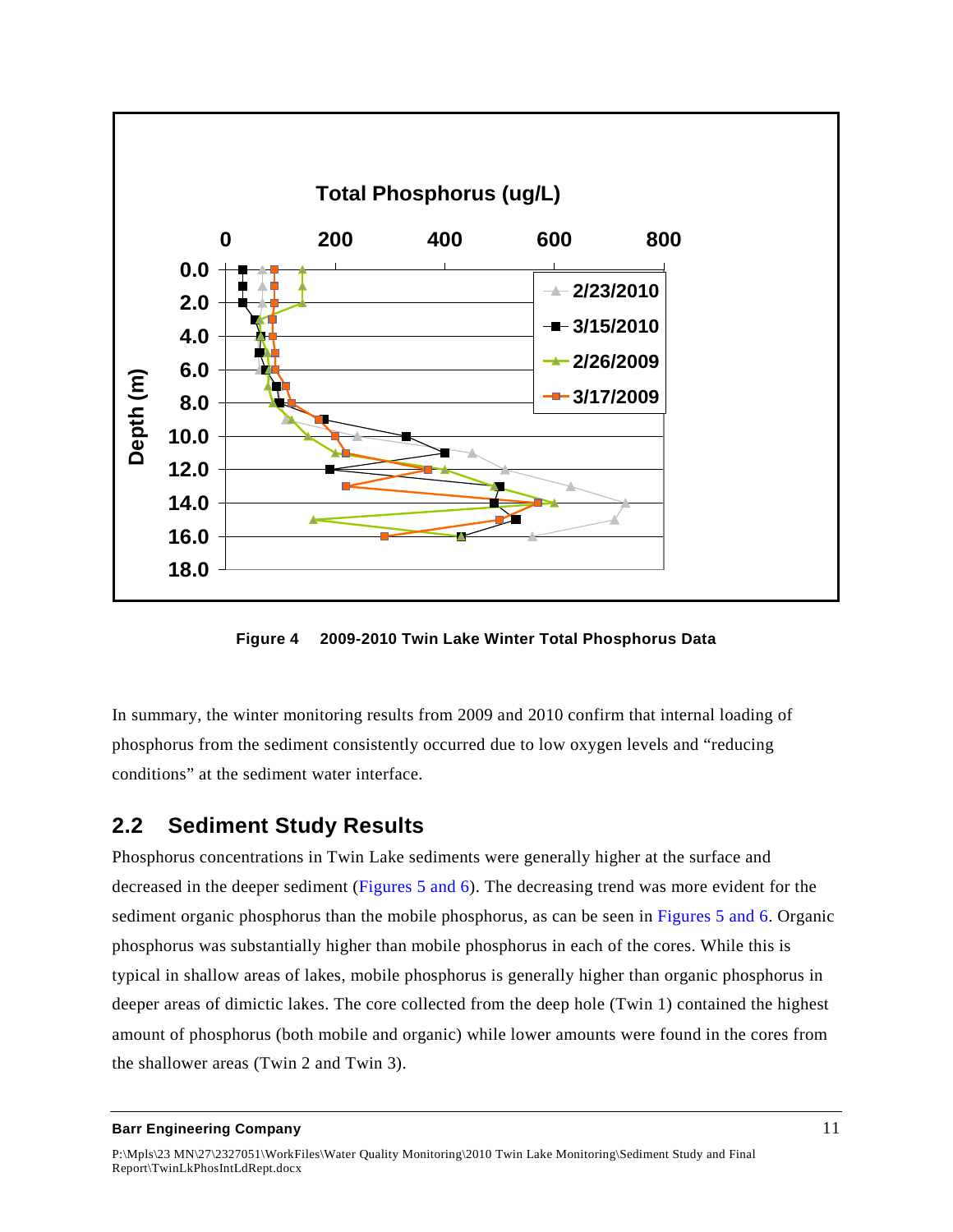



<span id="page-16-0"></span>

<span id="page-16-1"></span>**Figure 6 2010 Twin Lake Sediment Data: Organic Phosphorus Concentration**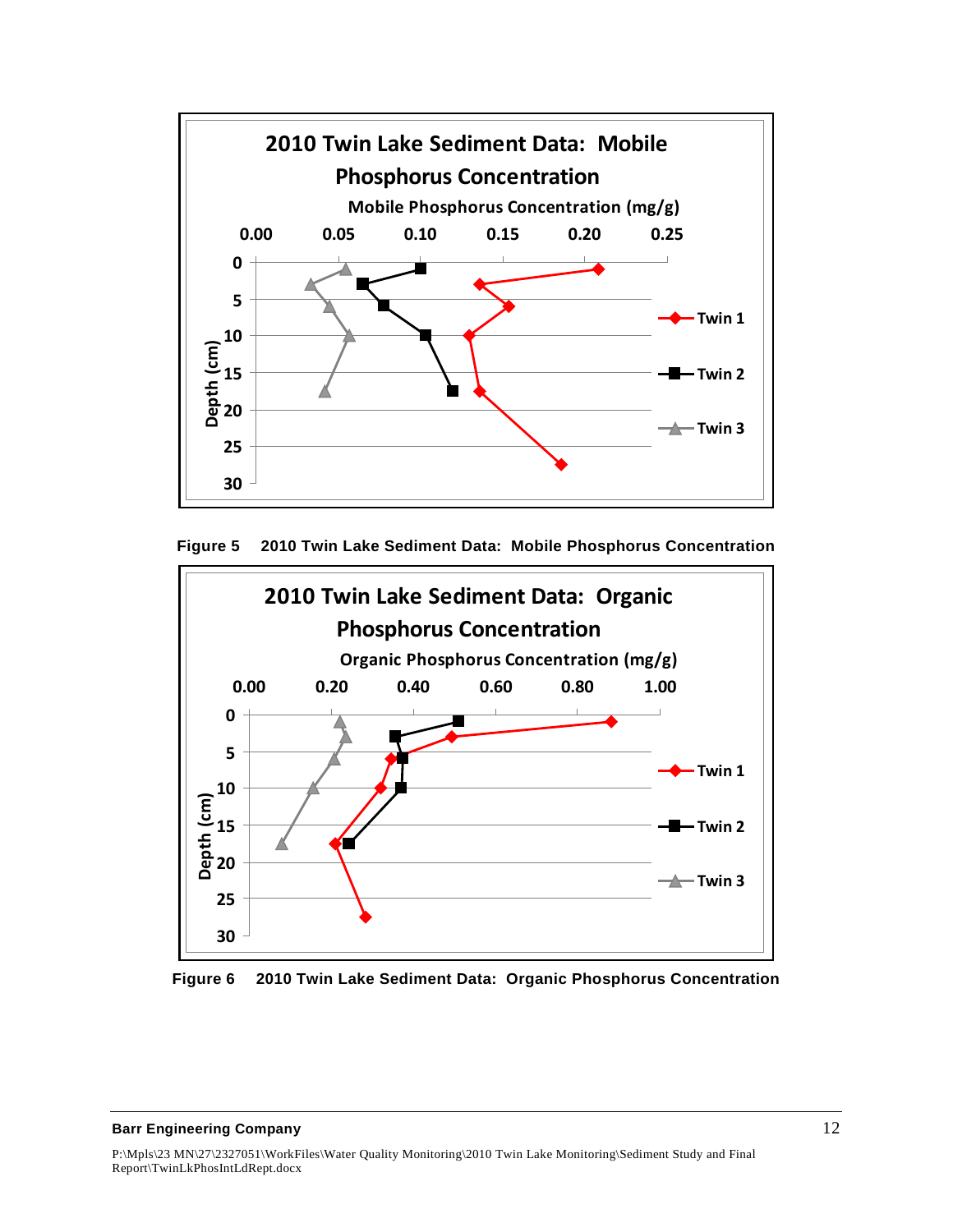Table 3 shows the potential internal phosphorus loading rates based on both mobile and organic phosphorus content of the sediment in Twin Lake. The lowest potential for internal loading was found in the shallower areas of the lake and the highest was found in the deep hole.

|                        | <b>Mobile P</b>                                | Mobile + Organic P                             |
|------------------------|------------------------------------------------|------------------------------------------------|
| <b>Sample Location</b> | <b>Internal Loading</b><br>Rate Li (mg/m2/day) | <b>Internal Loading Rate Li</b><br>(mg/m2/day) |
| Twin 1                 | 0.93                                           | 3.1                                            |
| Twin 2                 | 0.35                                           | 2.5                                            |
| Twin 3                 | 0.33                                           | 3.0                                            |
| Average                | 0.53                                           | 2.9                                            |

<span id="page-17-0"></span>

| Table 3 | <b>Potential Internal Phosphorus Loading Ranges and Lake-Wide Averages Based on</b> |
|---------|-------------------------------------------------------------------------------------|
|         | Mobile and Labile Organic Phosphorus in the Sediment of Twin Lake                   |

When comparing the results above to data from water quality samples collected previously from the lake, it appears the sediment data under represent the true amount of internal loading in Twin Lake. This is an unusual occurrence because results from sediment core analysis generally tend to give the maximum potential for internal loading in lakes. However, in some cases it may be difficult to collect sediment during a period when no internal loading is occurring in a lake. When this happens, internal loading can be under estimated using modern sediment analysis techniques because a portion of the mobile phosphorus in the sediment has been released and is in the lake water. This appears to be the case with Twin Lake and means further analysis is required to determine the true potential for internal phosphorus loading in the lake.

Using the 2009 water quality data, an internal loading estimate was calculated for the year. The lakewide internal loading rate was approximately  $12 \text{ mg/m}^2$ /day from late April through late September of 2009 (see Figure 7). As shown in Table 3, the average internal loading rate calculated using the sediment data from the 2010 cores was 2.9 mg/m<sup>2</sup>/day. It should be noted that this comparison is made between two different years, so the values are not expected to be the same. However, the difference between the internal loading estimate from sediment samples  $(2.9 \text{ mg/m}^2/\text{day})$  and water quality data (12 mg/m<sup>2</sup>/day) is much greater than would be expected.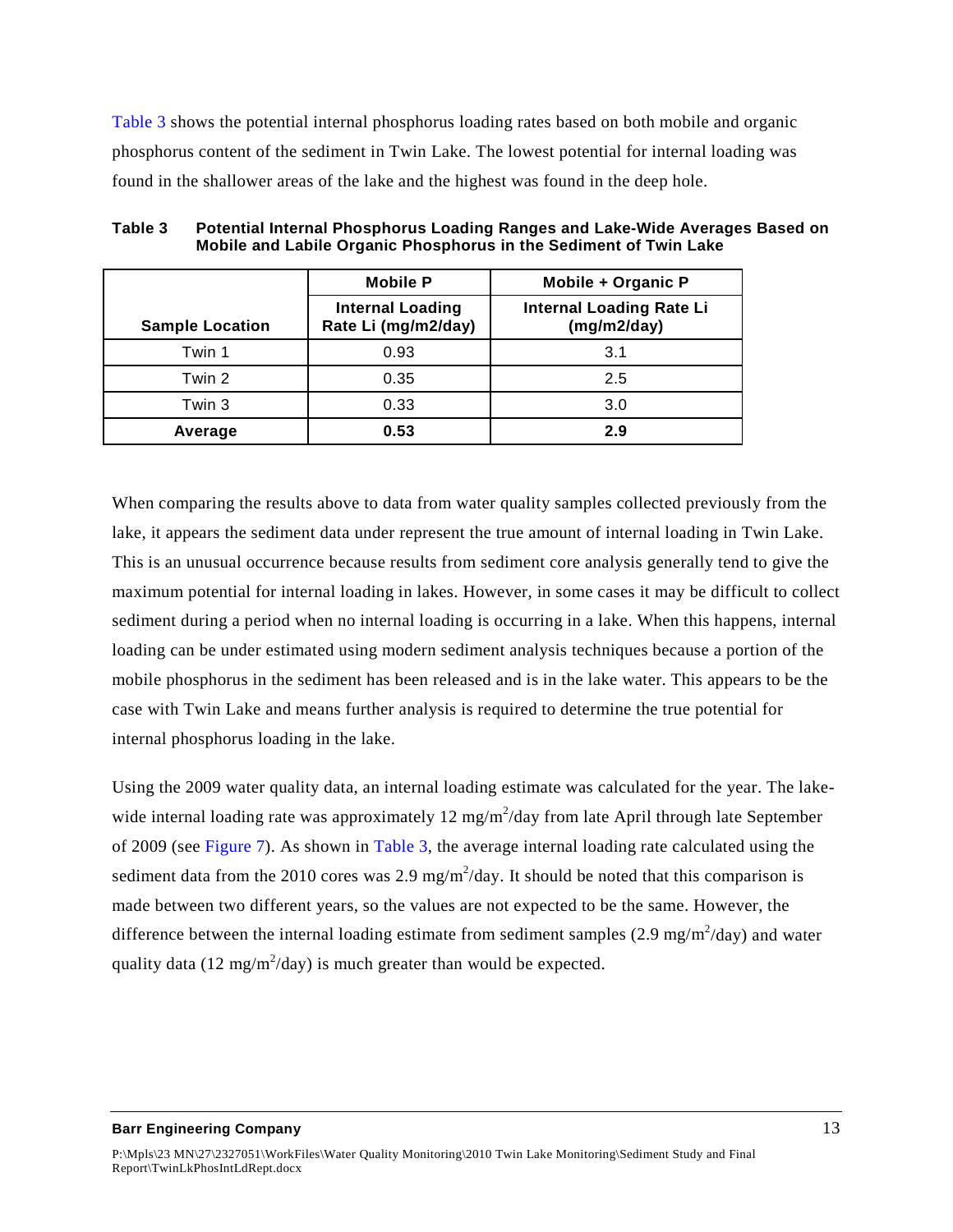

### <span id="page-18-0"></span>**Figure 7 Total Phosphorus (TP) Concentrations in Twin Lake during 2009**

*Note:* The shaded area in Figure 7 represents the estimated time frame and estimated amount of internal loading that may have occurred before sediment coring in 2010.

The likely reasons for the seemingly low prediction of internal phosphorus loading in Twin Lake (based on sediment analysis) are two-fold. First, substantial internal phosphorus loading in the lake during the winter means that a significant portion of mobile P that would normally be found in the sediment is in the water column. Second, after spring turnover, internal loading appears to initiate quickly in the lake. Thus, not only is there a high level of phosphorus in the entire water column after turnover (over 200 µg/L from top to bottom in April 2009), internal loading begins soon after turnover, releasing even more sediment phosphorus to the water column.

Typically, sediment cores are collected in spring, after turn over, to avoid 'missing' any mobile P that might be in the water column instead of the sediment. The results then give the internal phosphorus loading potential in the lake. This is considered more accurate than basing internal phosphorus loading estimates on water quality data alone because water quality data can vary from year to year. In addition, the same phosphorus can be released from the sediment multiple times during a growing season, leading to inaccurate estimates. However, given the two reasons stated in the previous paragraph, it can be difficult to time core collection in Twin Lake to coincide with the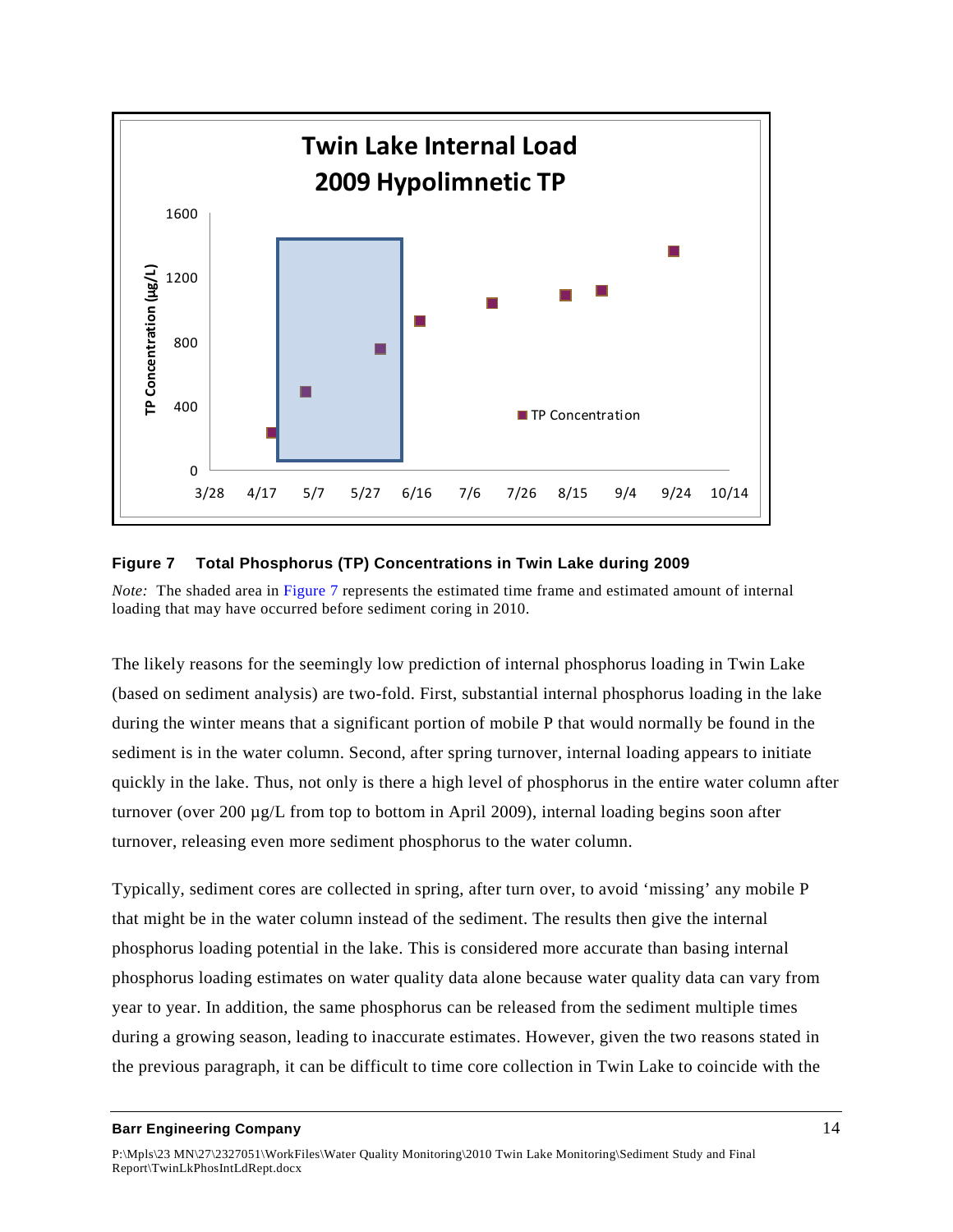short window where all of the mobile phosphorus is in the lake's sediment. In fact, looking at the data from 2009, there may be years where this does not occur at all.

Using the water quality data from 2009, it is possible to estimate how much internal load may have occurred before sediment cores were collected in 2010. To do this, the water column phosphorus data from 2009 (Figure 7) are used with the volume of the lake to estimate the mass of phosphorus already released due to internal loading. This phosphorus can then be added to the mobile phosphorus found in the sediment cores to estimate a potential internal loading rate. This rate was then compared with the lake wide estimate for internal loading in Twin Lake using just the water quality data from 2009.

The shaded area in Figure 7 represents the time frame where internal loading may have occurred before sediment core collection in 2010. The amount of internal load that occurred through this period was approximately 73 kg, which translates to roughly 5.4 mg/m<sup>2</sup>/day, lake wide, over a period of 155 days which is the same time period used to estimate the season long internal loading rate of 12 mg/m2/day (Bassett Creek Watershed Management Commission, 2010). Adding this to the results gained from the sediment analysis, the internal loading rate is approximately 8.3 mg/m<sup>2</sup>/day. This is still lower than what the water quality data showed for 2009. However, this initial estimate does not account for the phosphorus present throughout the water column after turnover in 2009 (due to winter internal loading). This phosphorus represents an additional loading rate of 4.8 mg/m<sup>2</sup>/day, making the total internal loading estimate 13.1 mg/m<sup>2</sup>/day in Twin Lake.

Even though the two different internal loading rates of 12 and 13.1 mg/m<sup>2</sup>/day were estimated using two different years of data, the results are fairly similar. In addition, loading rates based on sediment phosphorus can be higher than what might be observed in-lake because they represent the maximum possible internal loading rate, under normal conditions (e.g., not a shallow lake infested with a large population carp)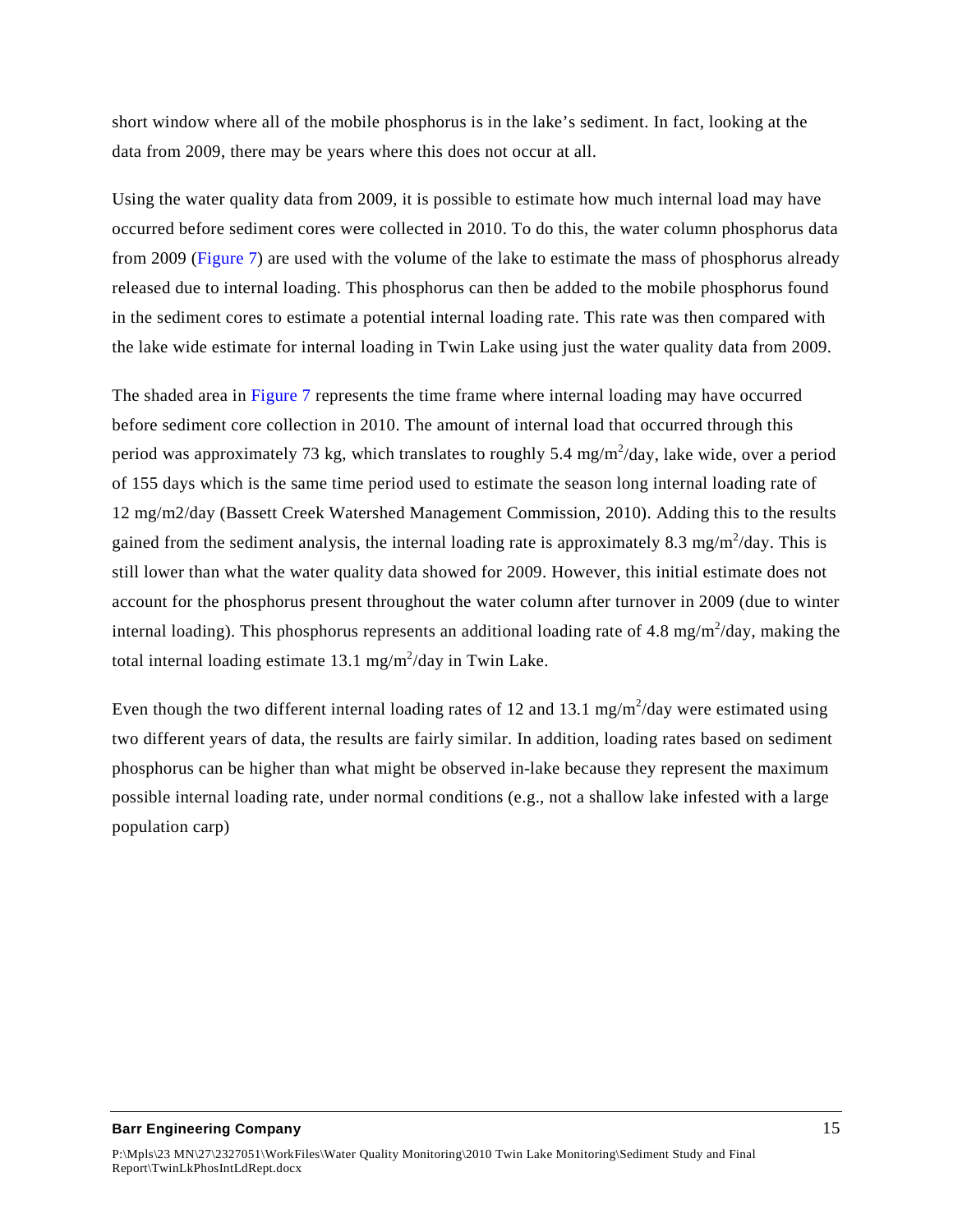<span id="page-20-0"></span>It can be useful to compare the internal phosphorus loading rate estimate for Twin Lake with loading rates found in other lakes in the area. Table 4 shows that the internal loading rate for Twin Lake is quite high in comparison to loading rates found in other lakes in the area. However, care should be taken when directly comparing internal loading rates, because water quality in a lake is a product of both internal and external phosphorus loading. Nonetheless, the results from this study show that internal phosphorus loading in Twin Lake is elevated and likely has a strong impact on water quality in the lake.

| Lake                           | Internal P Load<br>$(mg/m^2/d)$ |
|--------------------------------|---------------------------------|
| Isles (pre-alum, deep hole)*   | 14.1                            |
| Fountain-Dane Bay              | 13.6                            |
| <b>Twin Lake (by Sweeney)</b>  | 13.1                            |
| Harriet (pre-alum, deep hole)* | 11.1                            |
| Calhoun (pre-alum, deep hole)* | 10.8                            |
| Fish E**                       | 10.5                            |
| Cedar (pre-alum)*              | 9.3                             |
| Fountain-Edgewater Bay         | 9.0                             |
| Fountain-Bancroft Bay          | 8.1                             |
| Fish W**                       | 8.1                             |
| Como**                         | 7.6                             |
| Harriet**                      | 6.9                             |
| Fountain-Main Bay              | 6.8                             |
| North Twin                     | 6.0                             |
| South Twin                     | 9.2                             |
| Como-littoral**                | 5.7                             |
| Calhoun (pre-alum, shallow)**  | 5.6                             |
| <b>Pickerel Lake</b>           | 3.9                             |
| <b>White Lake</b>              | 3.8                             |
| Albert Lea Lake                | 3.6                             |
| Parkers**                      | 3.5                             |
| <b>Earley Lake</b>             | 2.9                             |
| Phalen**                       | 2.3                             |
| McCarrons**                    | 2.0                             |
| Bryant**                       | 1.5                             |
| Nokomis**                      | 1.0                             |
| Minnewashta                    | 0.2                             |
| Christmas**                    | 0.0                             |

<span id="page-20-1"></span>**Table 4 Lake wide internal loading rates in some selected MN lakes. \*(Huser et al. 2011), \*\*(Pilgrim et al. 2007)**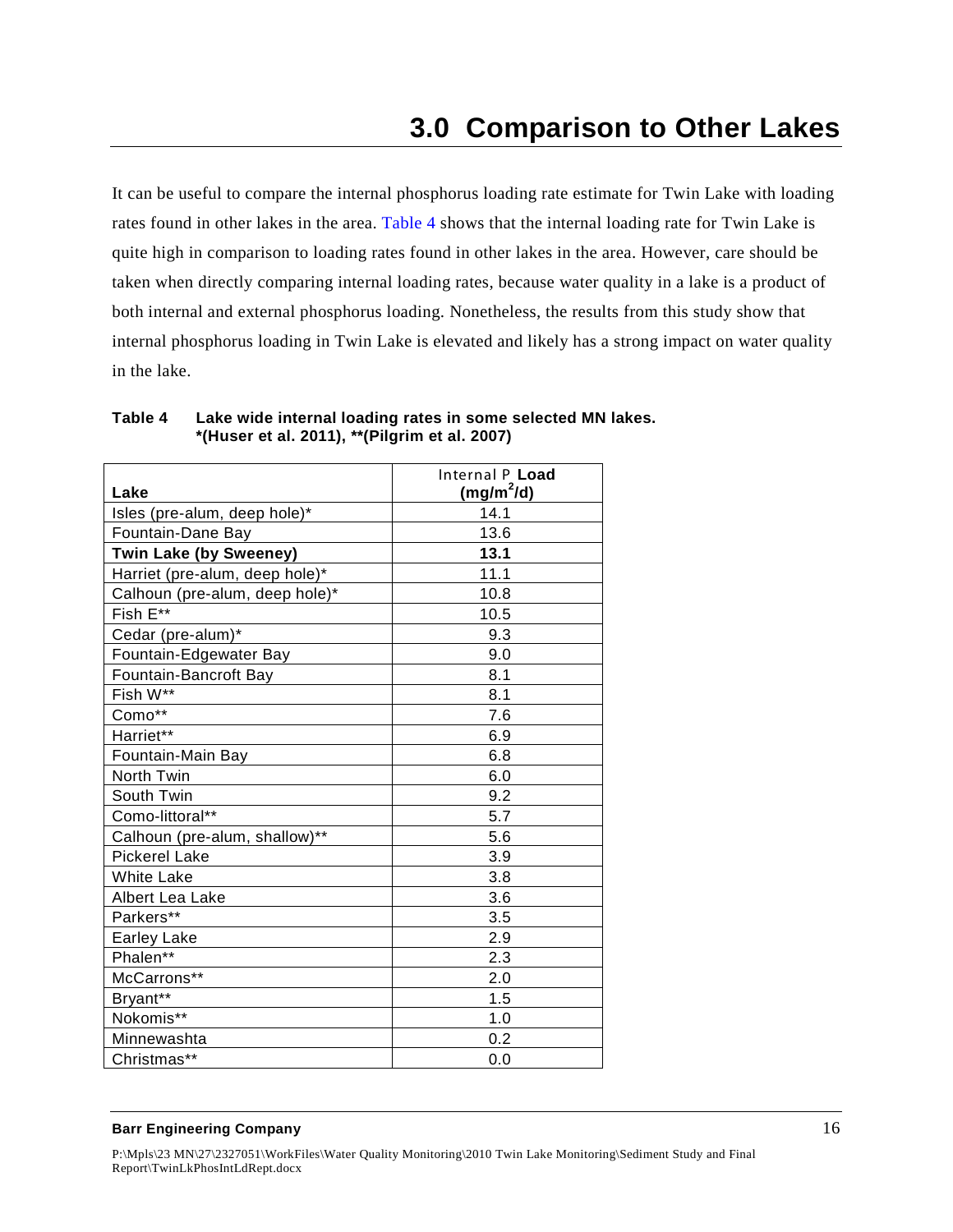# <span id="page-21-0"></span>**4.0 Climate Effects on Internal Phosphorus Loading**

To determine why it appears that the effects from internal phosphorus loading have increased in recent years, we examined historical data for temperature and dissolved oxygen and compared these to surface and bottom water total phosphorus concentrations. Average surface water temperatures did not seem to explain the recent increase in surface water total phosphorus (June-September) in Twin Lake (Figure 8).



<span id="page-21-1"></span>**Figure 8 Total Phosphorus (TP) Concentrations and Average Surface Water Temperatures in Twin Lake (1992-2009)** 

While surface water temperature does appear to increase from 1992 through 2008 (peaking in 2005), the average summer temperature in 2009 was similar to that found in 1992. However, when average bottom water temperatures are compared to surface total phosphorus concentrations, a relationship appears where increasing temperature in the hypolimnion corresponds to greater total phosphorus at the surface of the lake (Figure 9).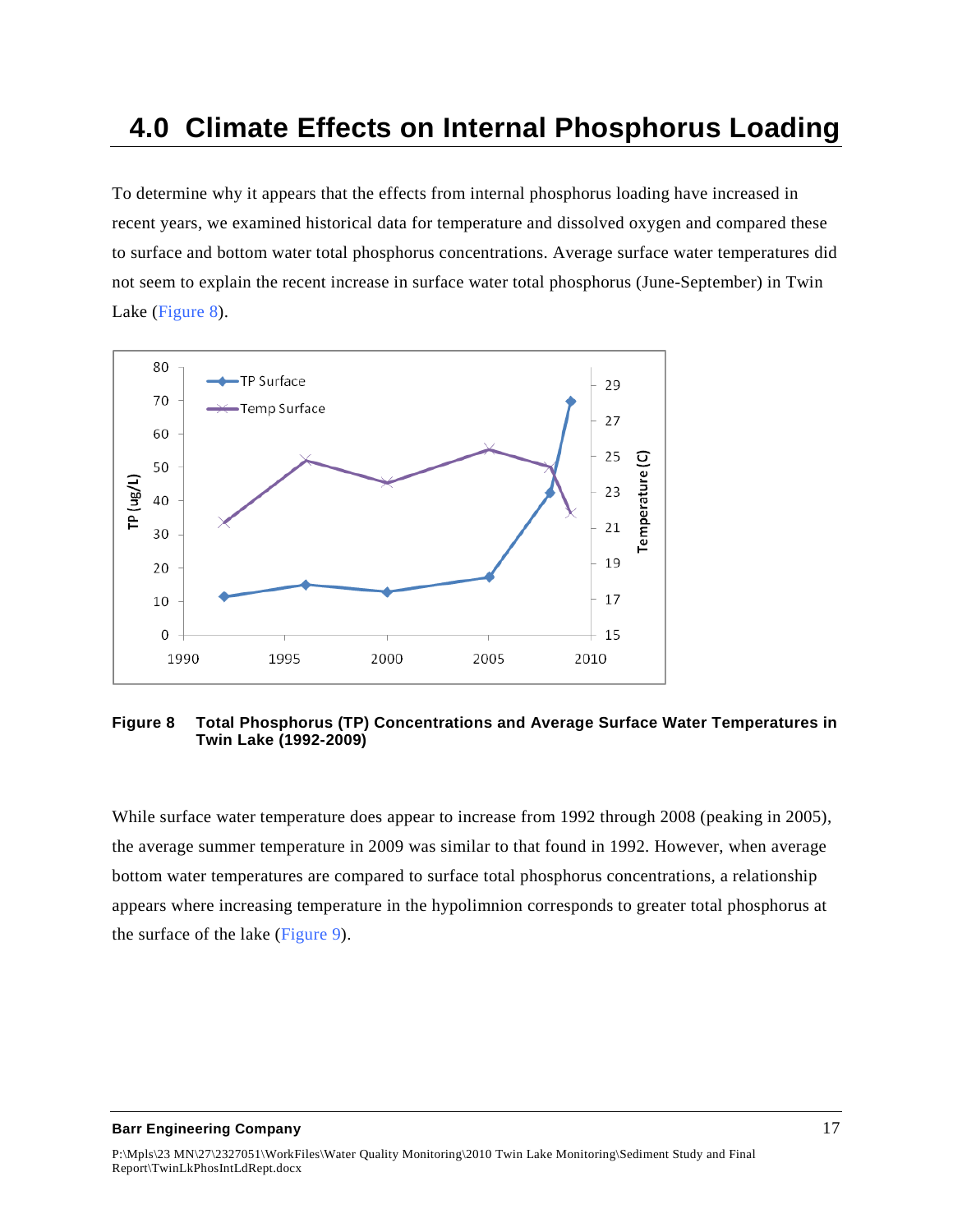

<span id="page-22-0"></span>**Figure 9 Total Phosphorus (TP) Concentrations and Average Bottom Water Temperatures in Twin Lake (1992-2009)** 

Average temperature in the hypolimnion is generally stable through 2005 but increased sharply in 2008 and was more than double in 2009 when compared to data from 1992 -2005. It is difficult to determine if the increase in temperature in the hypolimnion is due to increased mixing of the lake or if temperature increased in the lake as a whole, but it is safe to say that overall water temperatures during 2008 and 2009 in Twin Lake were substantially higher than those detected during previous years. Even 2005 had slightly elevated temperatures (on a whole lake basis) compared to previous years.

Dissolved oxygen concentrations in Twin Lake changed during the period from 1992-2009 as well. Figure 10 compares surface water total phosphorus to the water column depth of oxygen depletion in Twin Lake.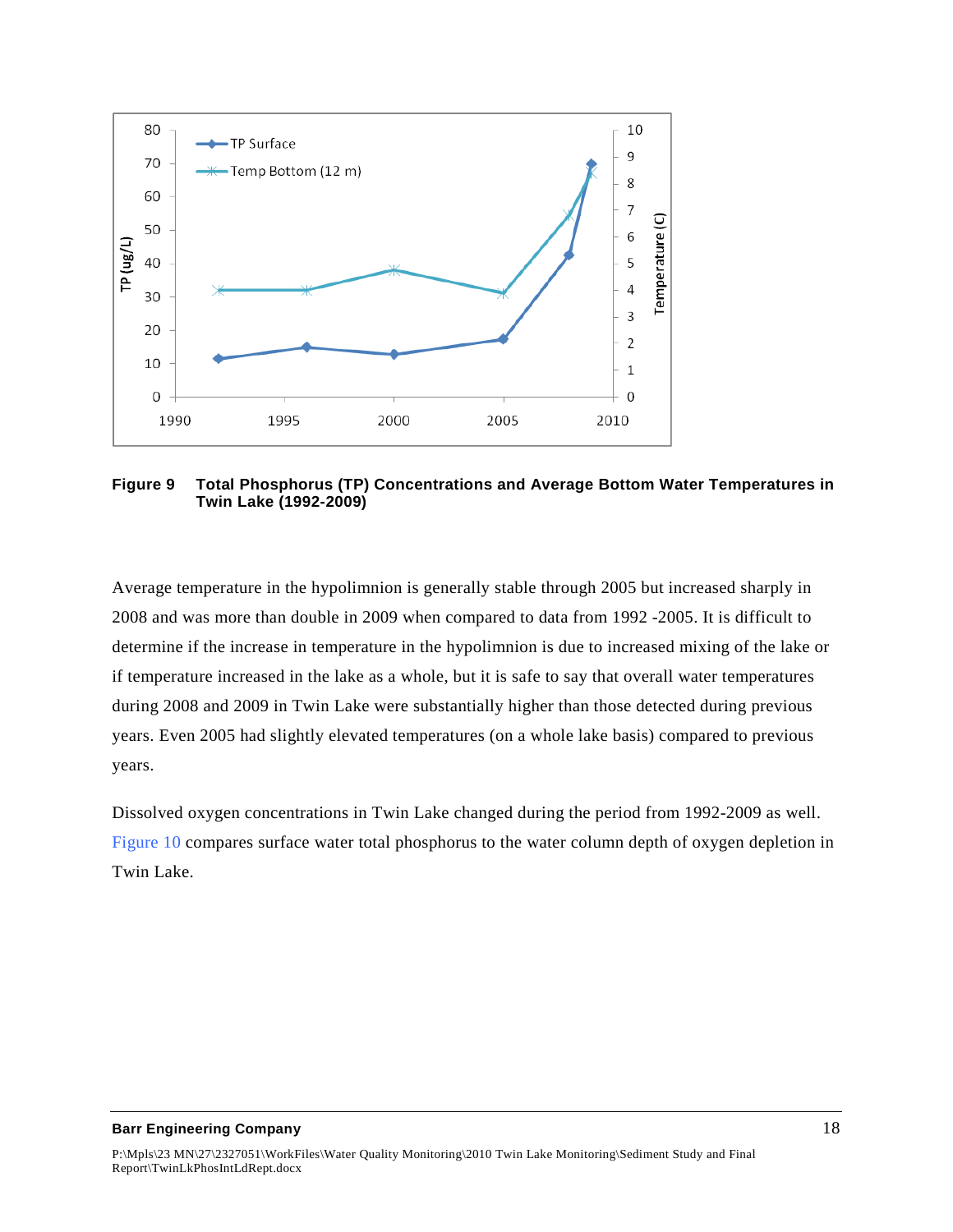

<span id="page-23-0"></span>**Figure 10 Total Phosphorus (TP) Concentrations and Average Depth of Oxygen Depletion in Twin Lake (1992-2009)** 

The total water column depth of oxygen depletion increases slightly in 2000 and continues to increase through 2008, stabilizing in 2009. What this means is that the zone of water with low dissolved oxygen has been increasing in size and has gone from an average upper water depth of 7 meters (1995) to approximately 5 meters (2008), an increase of 2 meters. This means the area of lake sediment exposed to low oxygen levels has increased, from approximately 10.4 to 13.4 acres, an increase of nearly 30% between 1995 and 2008.

Changes in temperature and dissolved oxygen correlate well to changes in hypolimnetic phosphorus concentrations. As Figure 11 shows, average summer total phosphorus in the hypolimnion increased from approximately 550 to 650  $\mu$ g/L (1992-2000) to over 1000  $\mu$ g/L (2009), nearly a doubling in concentration. Surface water TP also increased in a similar manner.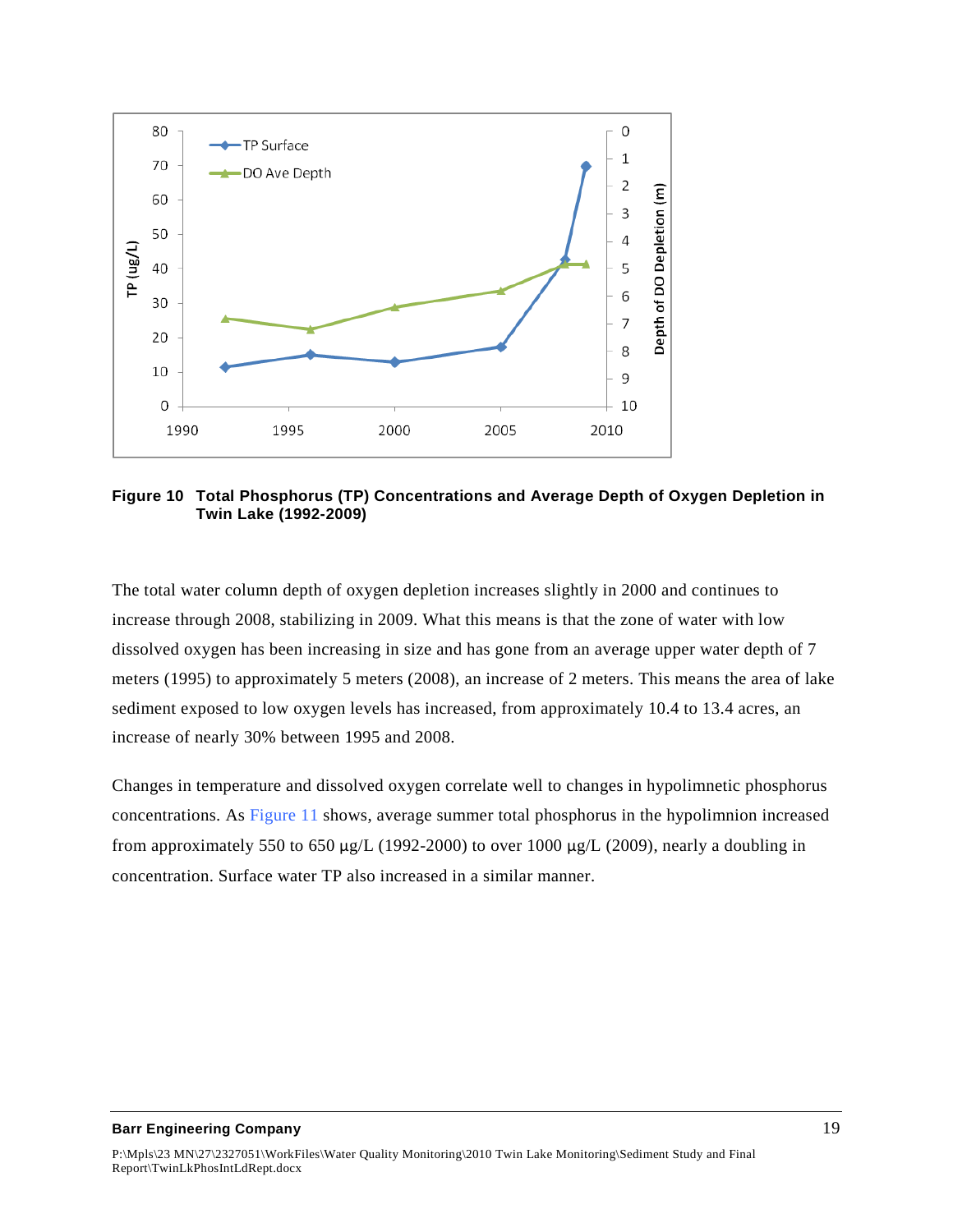

<span id="page-24-0"></span>**Figure 11 Total Phosphorus (TP) Average Surface and Bottom Concentrations in Twin Lake (1992-2009)** 

The graphs above show that temperature increased and dissolved oxygen decreased in recent years, leading to both an increase in the amount of sediment exposed to low oxygen conditions and an increase in total phosphorus concentration in the hypolimnion of the lake. These changes, along with the increased mixing potential due to elevated lake water temperature, are the likely reasons for increased internal loading effects and degraded water quality in Twin Lake in recent years.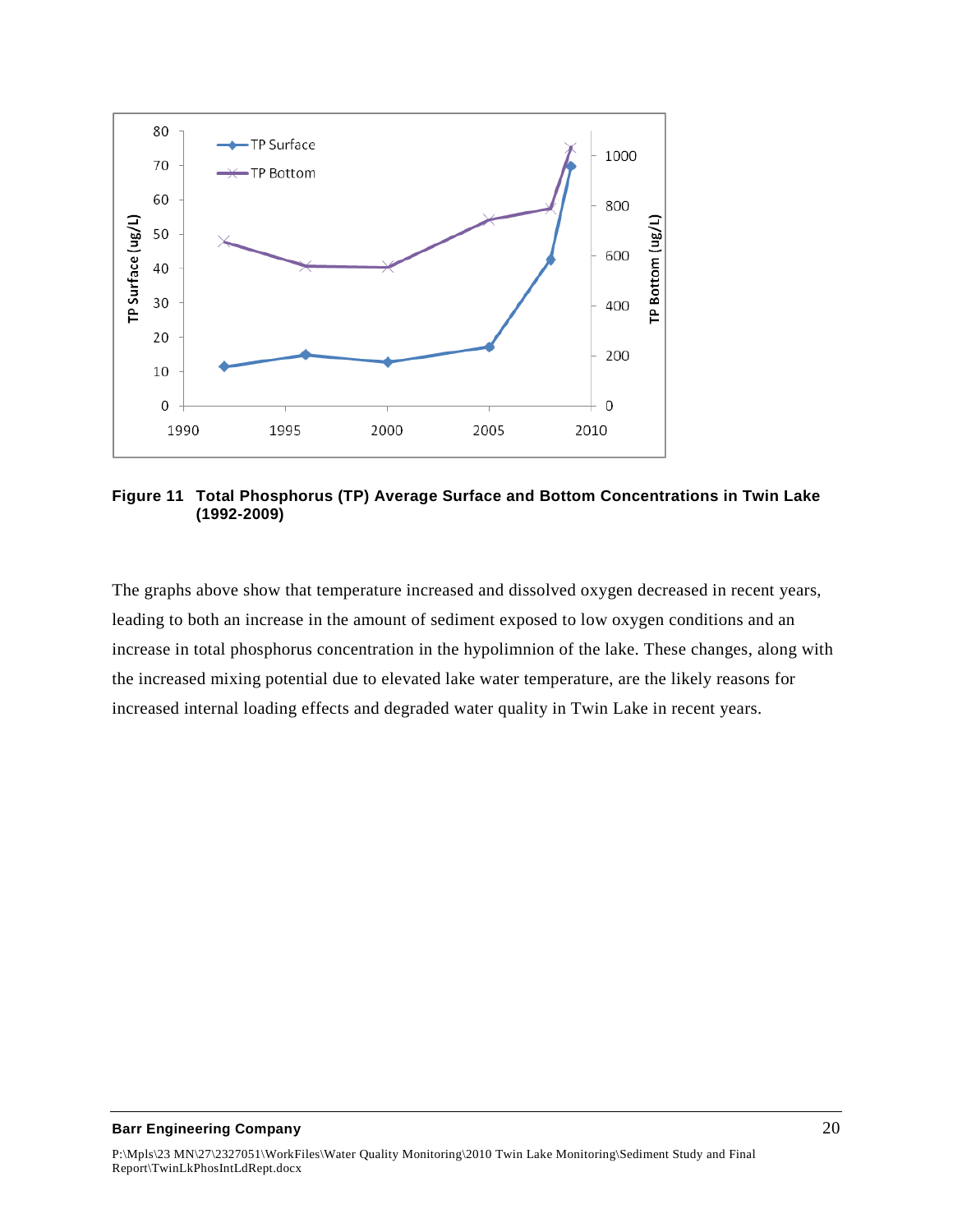<span id="page-25-0"></span>There are a number of management options available for the control of internal phosphorus loading in lakes. These options and their potential effectiveness are discussed below.

## <span id="page-25-1"></span>**5.1 Hypolimnetic Withdrawal**

Hypolimnetic withdrawal involves the direct removal of phosphorus laden bottom waters. The water can be removed and sent further downstream or treated and returned to the lake. The benefit of this technique is the removal of high phosphorus content of water which has an indirect benefit of removing water low in oxygen, decreasing the potential for internal loading. However, there are a number of drawbacks to this method. As previous projects have shown, water removed from the hypolimnion has a strong odor (rotten egg smell caused by hydrogen sulfide) and systems often need to be shut down during summer (when internal loading is highest) due to complaints from lake users or neighboring residents. If water is not returned to the lake, lake level may drop, causing shoreline erosion among other problems. If treated and returned to the lake, the increased temperature of the water may destabilize the water column, causing it to mix with the surface water and transport the remaining phosphorus in the hypolimnion to the surface. The chances for lake mixing can be minimized by reducing the withdrawal rate of the water from the lake. The length of time needed to reach an acceptable level of sediment phosphorus release is difficult to predict without closer examination of the sediment and modeling of the system.

Some of the advantages of hypolimnetic withdrawal are the relatively low capital cost and potentially long term effectiveness once the excess sediment phosphorus has finally been depleted. Costs for a hypolimnetic withdrawal system would range between \$300,000 and \$400,000, with an annual operating cost of \$8,000 to \$10,000 for treatment and return of the hypolimnetic water.

## <span id="page-25-2"></span>**5.2 Sediment phosphorus inactivation**

Sediment inactivation of phosphorus involves the conversion of easily released phosphorus into a form that will remain in the sediment over time. The two main elements used to accomplish this are aluminum and iron. Aeration is generally needed along with iron addition to prevent the reduction of iron and subsequent release of phosphorus during low oxygen conditions. Aluminum does not require aeration because it is not affect by oxygen levels in the lake water. Both of these elements are usually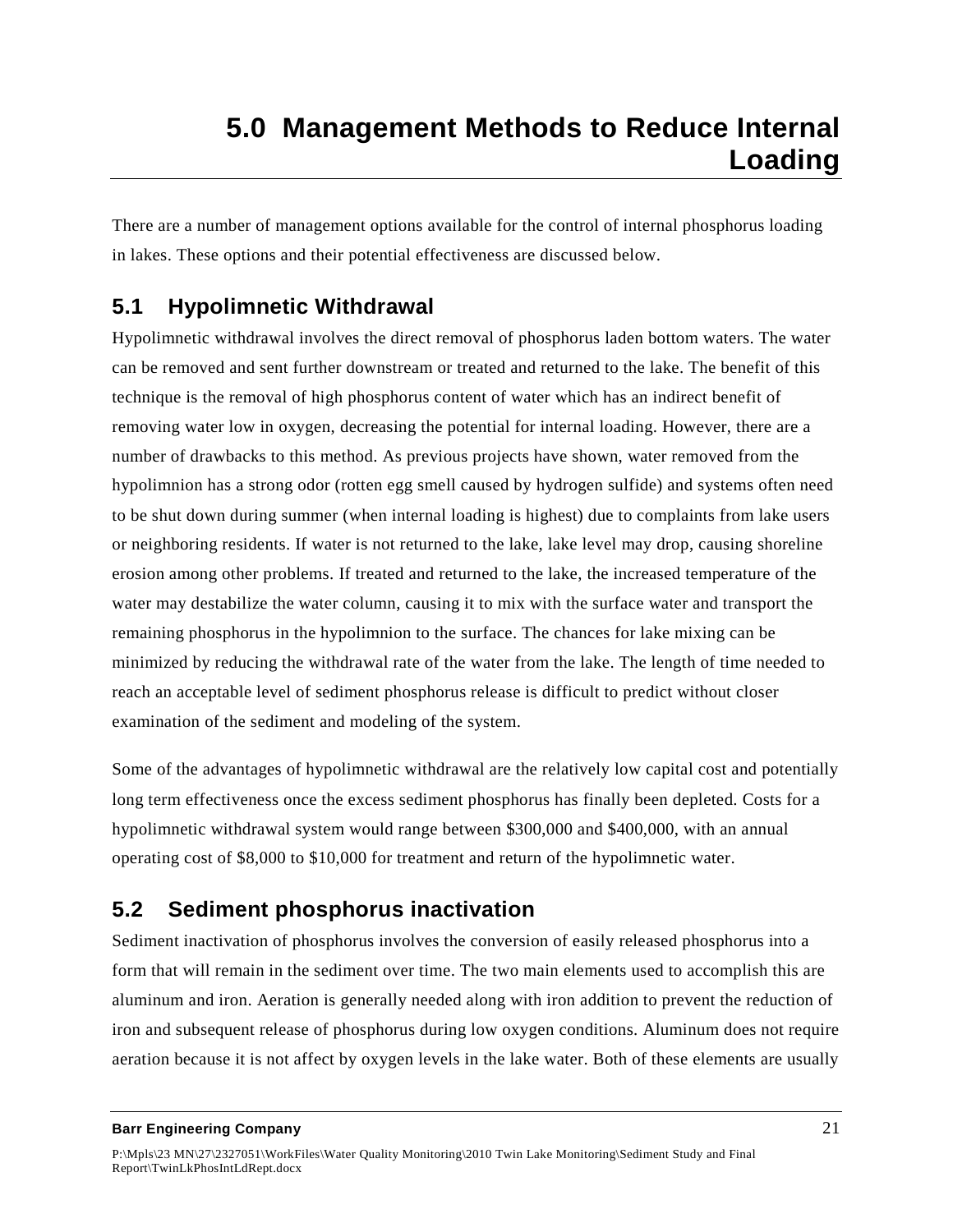added to the lake water where they form a solid and mix into the sediment, binding available phosphorus. Both have been used for over four decades in lakes to varying degrees of effectiveness. Until recently, dosing methods were crude and many lakes (especially shallow lakes) were underdosed causing short lived longevity in some cases. Better methods have been developed recently, reducing the chance for under-dosing. Treatment longevity has ranged from 4 to 21 years in stratified lakes and from less than 1 year to 11 years in shallow lakes (Welch and Cooke 1999). An indirect benefit resulting from sediment phosphorus inactivation is the resulting increase of dissolved oxygen in the hypolimnion. This occurs because productivity in the lake (algal growth) is lower after treatment, resulting in less organic matter deposition to the sediment.

Drawbacks can include the public perception that the addition of aluminum and iron are considered unnatural chemical treatments even though both elements are present naturally in both soil and lake sediment. Most aluminum and iron salts are slightly acid when added to water so care must be taken to maintain lake water pH above 6.0 during treatment. Aluminum can be toxic at low pH (5.5 or less) but these pH levels are generally only seen in acidified lakes.

Calcium has also been used in lakes but phosphorus binding is most efficient at higher pH levels (around 8 to 9) and thus it is better suited for use in wetlands or other high pH systems. Longevity of calcium treatments in lakes has been short, usually less than two years.

Costs for treatment with aluminum (e.g. alum) would be approximately \$25,000 to \$35,000, and the treatment would last 10-to-15 years. Costs for treatment with iron are usually somewhat higher due to the need for aeration to prevent low oxygen conditions that can cause phosphorus release from the added iron.

### <span id="page-26-0"></span>**5.3 Biomanipulation**

Biomanipulation usually involves the removal of rough fish and introduction of piscivores (for example, bass and northern pike). In lakes with low populations of piscivores, small planktivorous fish reduce zooplankton populations leaving algae free to reproduce and bloom. When piscivores are added, they reduce the planktivorous fish population, allowing zooplankton to graze algae more effectively. Benefits of this method are comparatively low cost and an improved fishery. Without fixing the underlying problem of internal phosphorus loading, however, the lake is likely to return to a poor condition, as previous studies have shown. This is because the high level of nutrients tends to disrupt the food web and desirable fish species have difficulty reproducing. Additionally, surface water phosphorus concentrations may not meet goals or water quality standards set by the State.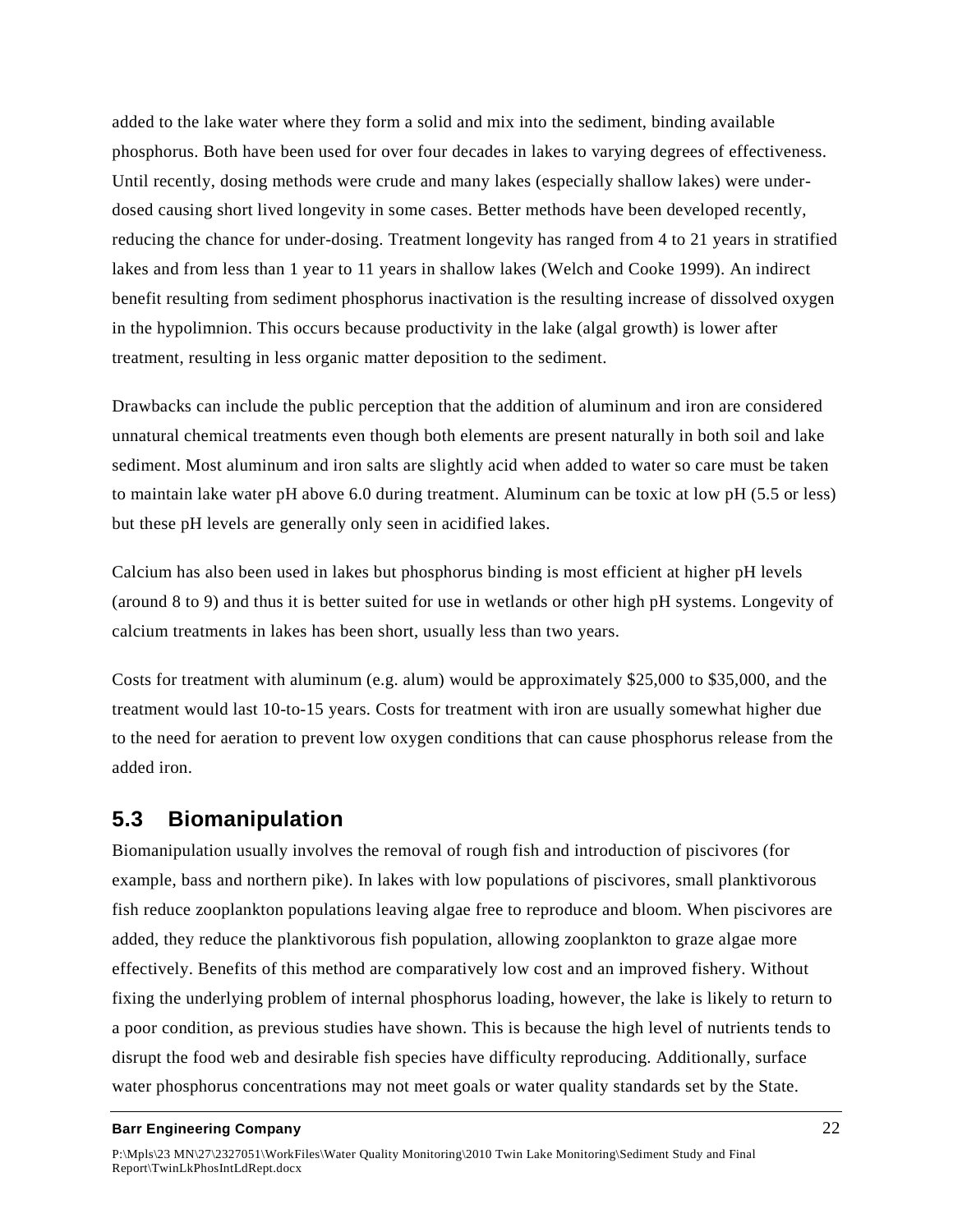Costs for biomanipulation are usually low but are difficult to estimate without more detailed information.

## <span id="page-27-0"></span>**5.4 Barley Straw**

Barley straw is added to small water bodies (usually ponds) to limit the growth of algae. Recent research shows that during the breakdown of barley straw in lake water, chemicals are produced that prevent the growth of some algae during the summer. For barley straw to be effective, it must be added every year otherwise conditions are likely to return to as they were before treatment. Others have proposed that the breakdown of barley straw increases organic carbon in the lake water, promoting the growth of bacteria thereby limiting algal growth. Evidence of this, however, has not been shown to date. In addition, eutrophic lakes are generally high in dissolved organic carbon and research has shown that adding more organic carbon is not likely to stimulate substantial increases in bacterial growth in such lakes.

The use of barley straw has decreased the growth of algae in approximately 50% of the cases studied. Dosing methods are variable, so it is difficult to determine why some cases are successful and others are not. However, the use of barley straw does not reduce internal loading and may actually increase phosphorus release from the sediment in some cases. The breakdown of barley straw in lake water uses oxygen, increasing the chance for phosphorus release from the sediment. The additional organic matter can also interfere with the natural binding of metals (i.e. iron and aluminum) with phosphorus in the sediment of lakes, increasing the potential for internal loading.

## <span id="page-27-1"></span>**5.5 Aeration**

Aeration involves the addition of oxygen to the hypolimnion which reduces the release of phosphorus from lake sediment. There are a number of ways to aerate bottom waters in lakes. Oxygen or air can be pumped to the bottom of the lake where oxygen then diffuses into the water. Hypolimnetic water can also be pumped to the surface, run through a baffle system where oxygen can diffuse into the water, and then returned to the hypolimnion. Aeration of the hypolimnion also provides an added benefit to the fishery in a lake because an oxygenated, cold water refuge is provided for larger fish species.

Aeration has been successful at increasing dissolved oxygen and reducing internal loading in a good number of cases. In some of these cases, however, lake water quality did not improve (and in a few cases worsened) because the remaining phosphorus in the hypolimnion was mixed into the surface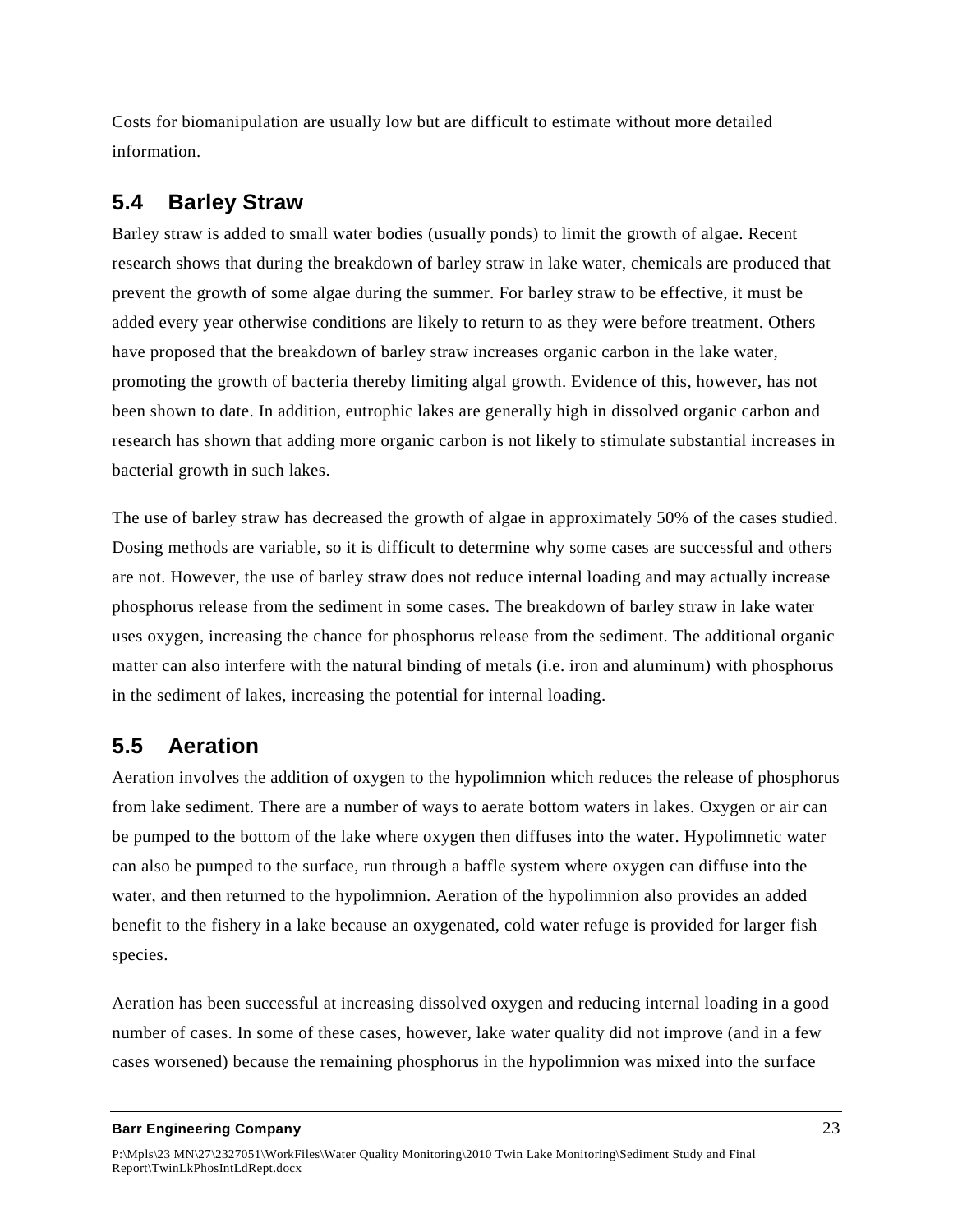water more frequently. Thus, design of aeration systems must be precise, both in the amount of aeration needed to keep sediment oxygenated and to prevent mixing of the water column. The sediment must also contain adequate phosphorus binding capacity in order to prevent the release of phosphorus, even under oxygenated conditions. In lakes with high internal loading, sediment binding capacity is often low relative to the amount of mobile phosphorus and either iron or aluminum would need to be added to better control internal phosphorus release from the sediment.

Cost information for aeration systems is limited and highly variable. Rough estimates show that costs can typically range from \$500 to \$1,500 per acre per year (using oxygen injection) over a 10 year period.

## <span id="page-28-0"></span>**5.6 Dredging**

Dredging involves the physical removal of phosphorus rich sediment from the lake. The main benefit is the direct removal of phosphorus from the lake. However, costs for sediment dredge in lakes located in urban areas are generally prohibitively high due mainly to storage and transportation of the dredged material. For example, costs for hydraulic dredging (the most likely option for Twin Lake) would typically range from \$3 to \$8 per cubic yard of sediment removed but costs could be as high as \$50 per cubic yard if specialized methods (due to pollutants or to protect downstream resources) and/or long transportation distances are required. Costs for similar sediment removal projects have ranged up to \$25,000 per acre for lakes like Twin Lake that have limited near-shore disposal areas. The total cost for dredging would likely exceed \$400,000.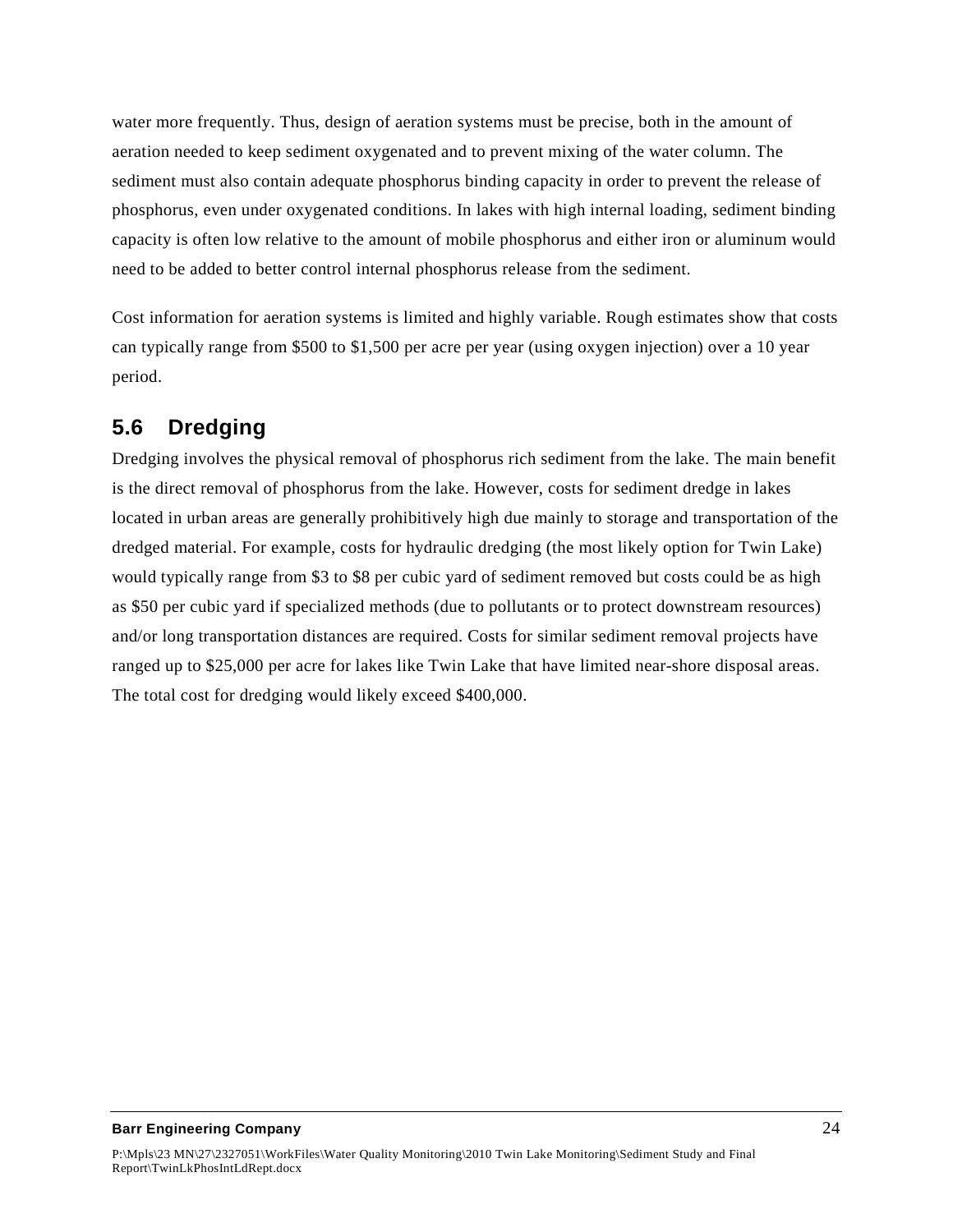<span id="page-29-0"></span>Twin Lake is an example of how it can sometimes be quite difficult to determine the true extent of internal phosphorus loading in a lake. Because of the substantial internal loading during the winter and the tendency for internal loading to begin so quickly after lake turnover, collecting sediment cores that can be used to precisely determine the potential for internal phosphorus loading is extremely difficult. However, we used the results from the sediment analysis, along with an estimate for how much phosphorus was released from the sediment previous to coring, to estimate the internal phosphorus loading potential in Twin Lake.

The results from sediment analysis, along with previously collected water quality data, show that Twin Lake has a high level of internal phosphorus loading from the sediment, especially compared to other lakes in the area. Because of this, internal phosphorus loading from the sediment negatively affects water quality in Twin Lake during the growing season.

Additional study may be required to determine the best internal loading management method for Twin Lake. Of the options listed in section 5 above, sediment nutrient inactivation appears to be the most effective option to manage internal phosphorus loading and to improve Twin Lake water quality given the location of the lake, the nearly year round internal release of phosphorus, and the high amount of phosphorus released from the sediment.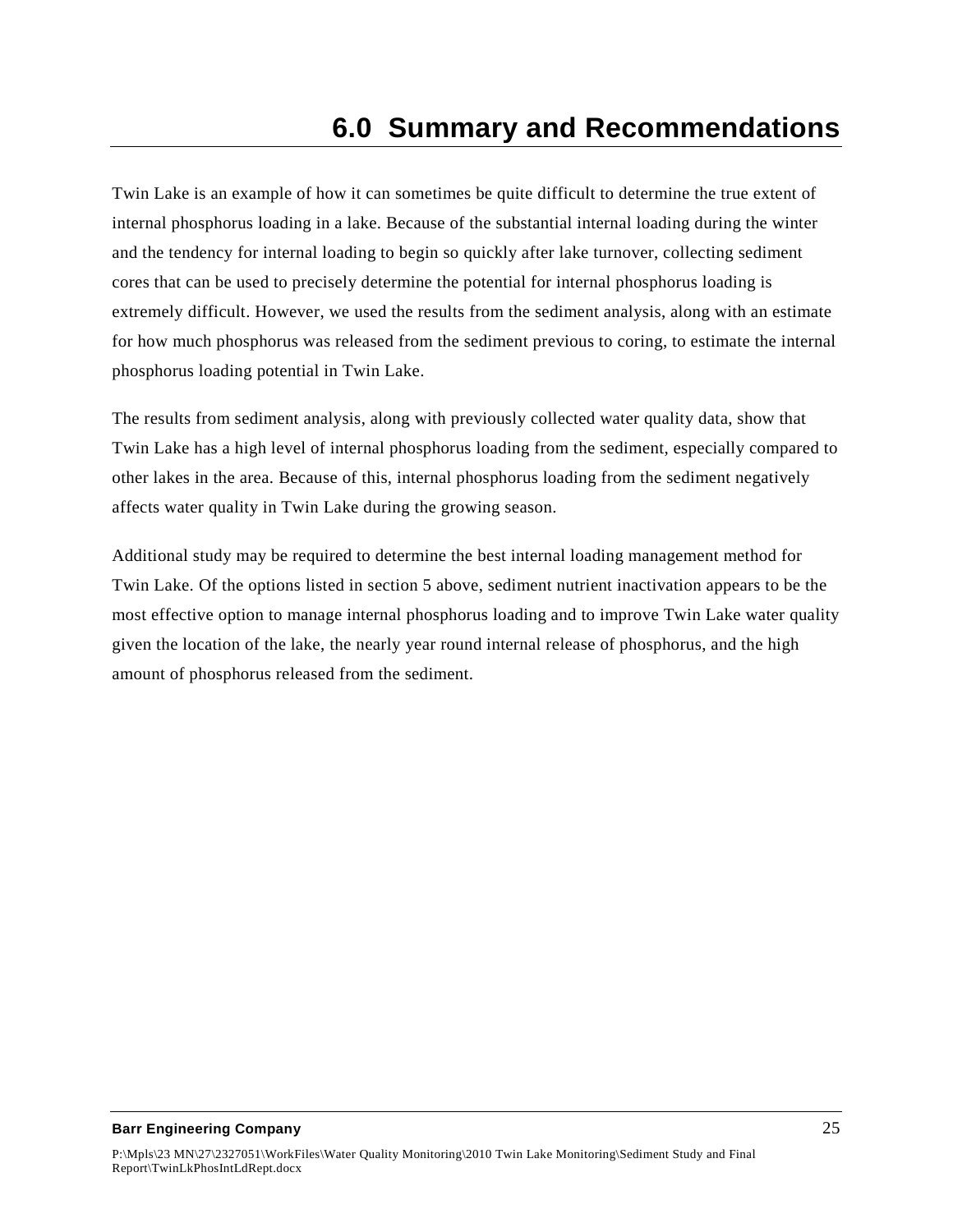- <span id="page-30-0"></span>Bassett Creek Water Management Commission. 2010. 2009 Water Quality Study: Sweeney Lake, Twin Lake, Northwood Lake, North Rice Pond, and South Rice Pond.
- Huser, B.J., P.L. Brezonik & R.M. Newman. 2011. Effects of alum treatment on water quality and sediment in the Minneapolis Chain of Lakes, Minnesota, USA. Lake Reserv. Manage. Accepted.
- Pilgrim, Keith P., Brian J. Huser, and Patrick L. Brezonik. 2007. A method for comparative evaluation of whole-lake and inflow alum treatment. Water Res. 41:1215-1224.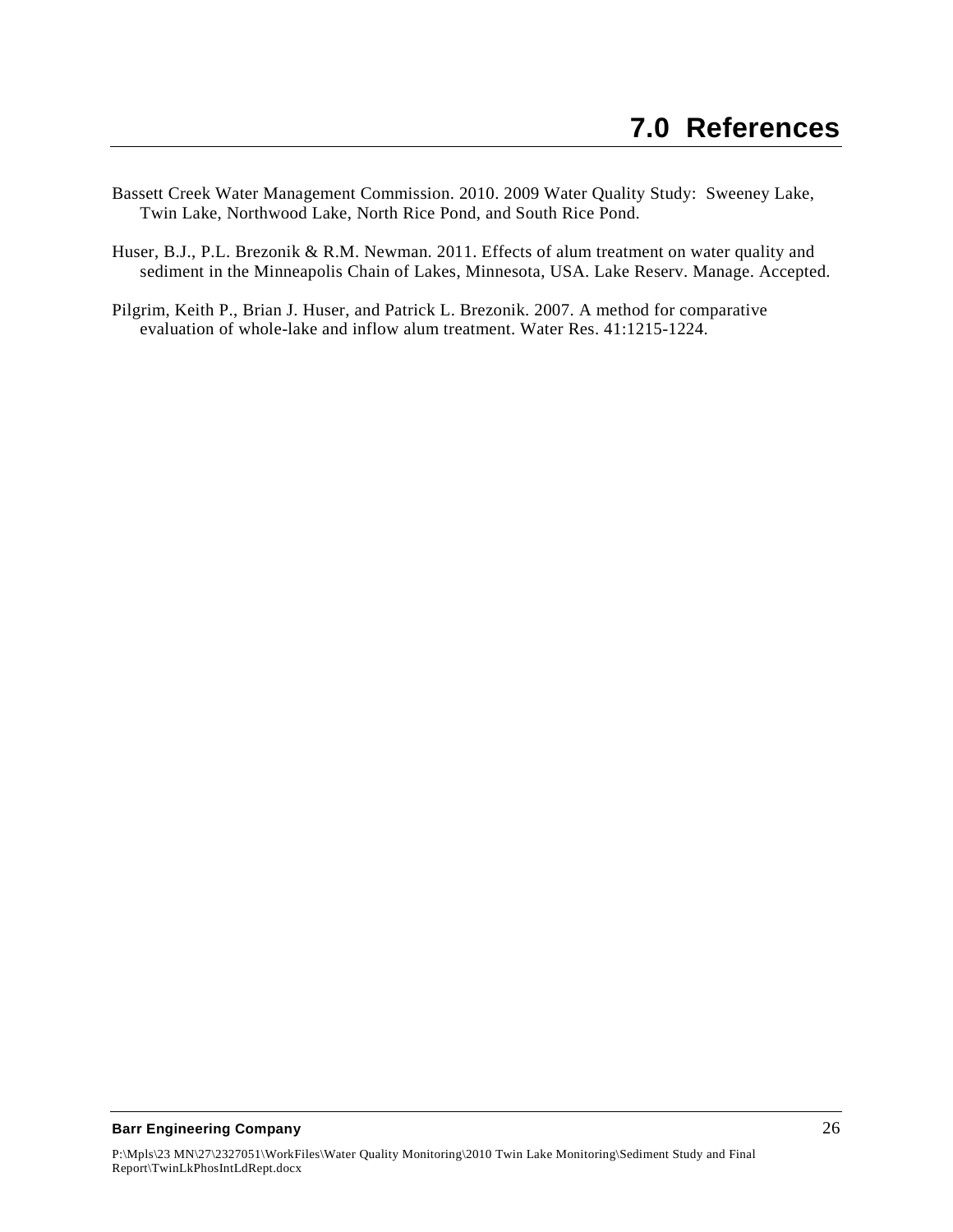**Appendix A**

<span id="page-31-0"></span>**Twin Lake Winter Monitoring Data Summary**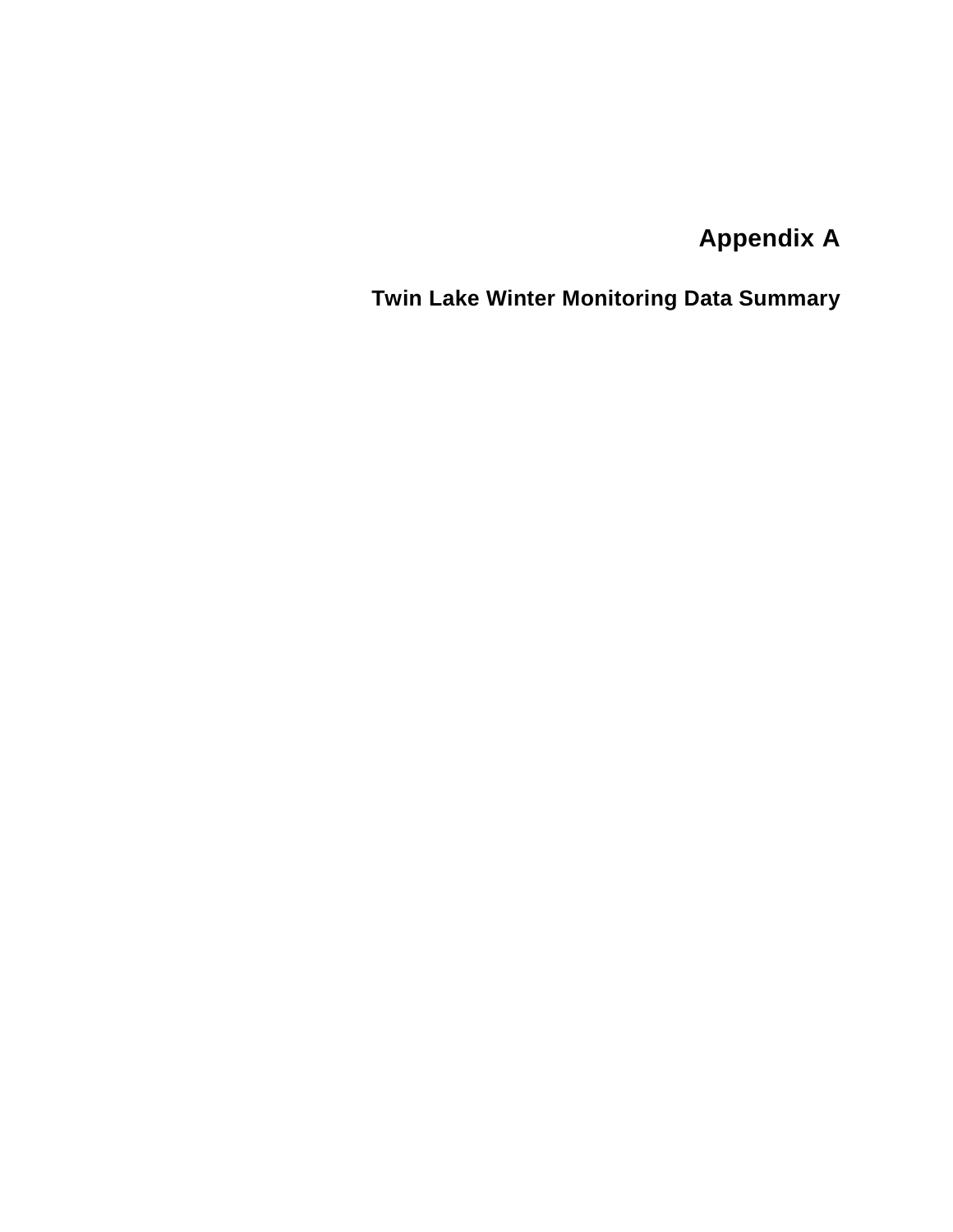# **Twin Lake February 2009**

|             |           |       |                  |                |              |              |      |                  | Oxidation |                |
|-------------|-----------|-------|------------------|----------------|--------------|--------------|------|------------------|-----------|----------------|
|             | Sample    |       | <b>DO</b>        |                |              |              |      | <b>Reduction</b> | DO Anoxia |                |
|             |           | Max   | Depth            | Concentration, | Temperature, |              | TP,  |                  | Potential | Threshold,     |
| <b>Site</b> | Date      | Depth | (m)              | mg/L           | deg C        | Conductivity | mg/L | рH               | (ORP)(mv) | mg/L           |
| Twin        | 2/26/2009 | 16.4  | $0 - 2$          |                |              |              | 140  |                  |           |                |
| Twin        | 2/26/2009 |       | $\boldsymbol{0}$ | 2.1            | 0.2          | 819          |      | 8.2              | 259       | $\overline{2}$ |
| Twin        | 2/26/2009 |       | $\mathbf{1}$     | 1.2            | 2.9          | 826          |      | 7.6              | 262       | $\overline{2}$ |
| Twin        | 2/26/2009 |       | $\overline{2}$   | 0.5            | 3.1          | 827          |      | 7.6              | 260       | $\overline{2}$ |
| Twin        | 2/26/2009 |       | $\overline{3}$   | 0.4            | 3.1          | 826          | 62   | 7.6              | 250       | $\overline{2}$ |
| Twin        | 2/26/2009 |       | $\overline{4}$   | 0.4            | 3.1          | 826          | 64   | 7.6              | 206       | $\overline{2}$ |
| Twin        | 2/26/2009 |       | 5                | 0.3            | 3.3          | 832          | 76   | 7.6              | $-92$     | $\overline{2}$ |
| Twin        | 2/26/2009 |       | 6                | 0.3            | 3.4          | 832          | 79   | 7.6              | $-134$    | $\overline{2}$ |
| Twin        | 2/26/2009 |       | $\overline{7}$   | 0.3            | 3.5          | 835          | 77   | 7.6              | $-137$    | $\overline{2}$ |
| Twin        | 2/26/2009 |       | 8                | 0.3            | 3.5          | 841          | 86   | 7.5              | $-230$    | $\overline{2}$ |
| Twin        | 2/26/2009 |       | 9                | 0.3            | 3.5          | 851          | 120  | 7.5              | $-265$    | $\overline{2}$ |
| Twin        | 2/26/2009 |       | 10               | 0.3            | 3.5          | 860          | 150  | 7.4              | $-293$    | $\overline{2}$ |
| Twin        | 2/26/2009 |       | 11               | 0.3            | 3.6          | 876          | 200  | 7.4              | $-307$    | $\overline{2}$ |
| Twin        | 2/26/2009 |       | 12               | 0.3            | 3.8          | 887          | 400  | 7.2              | $-319$    | $\overline{2}$ |
| Twin        | 2/26/2009 |       | 13               | 0.3            | 3.7          | 895          | 490  | 7.2              | $-330$    | $\overline{2}$ |
| Twin        | 2/26/2009 |       | 14               | 0.2            | 3.8          | 904          | 600  | 7.2              | $-337$    | $\overline{2}$ |
| Twin        | 2/26/2009 |       | 15               | 0.2            | 3.8          | 910          | 160  | 7.2              | $-340$    | $\overline{2}$ |
| Twin        | 2/26/2009 |       | 16               | 0.2            | 3.8          | 960          | 430  | 7.2              | $-340$    | $\overline{2}$ |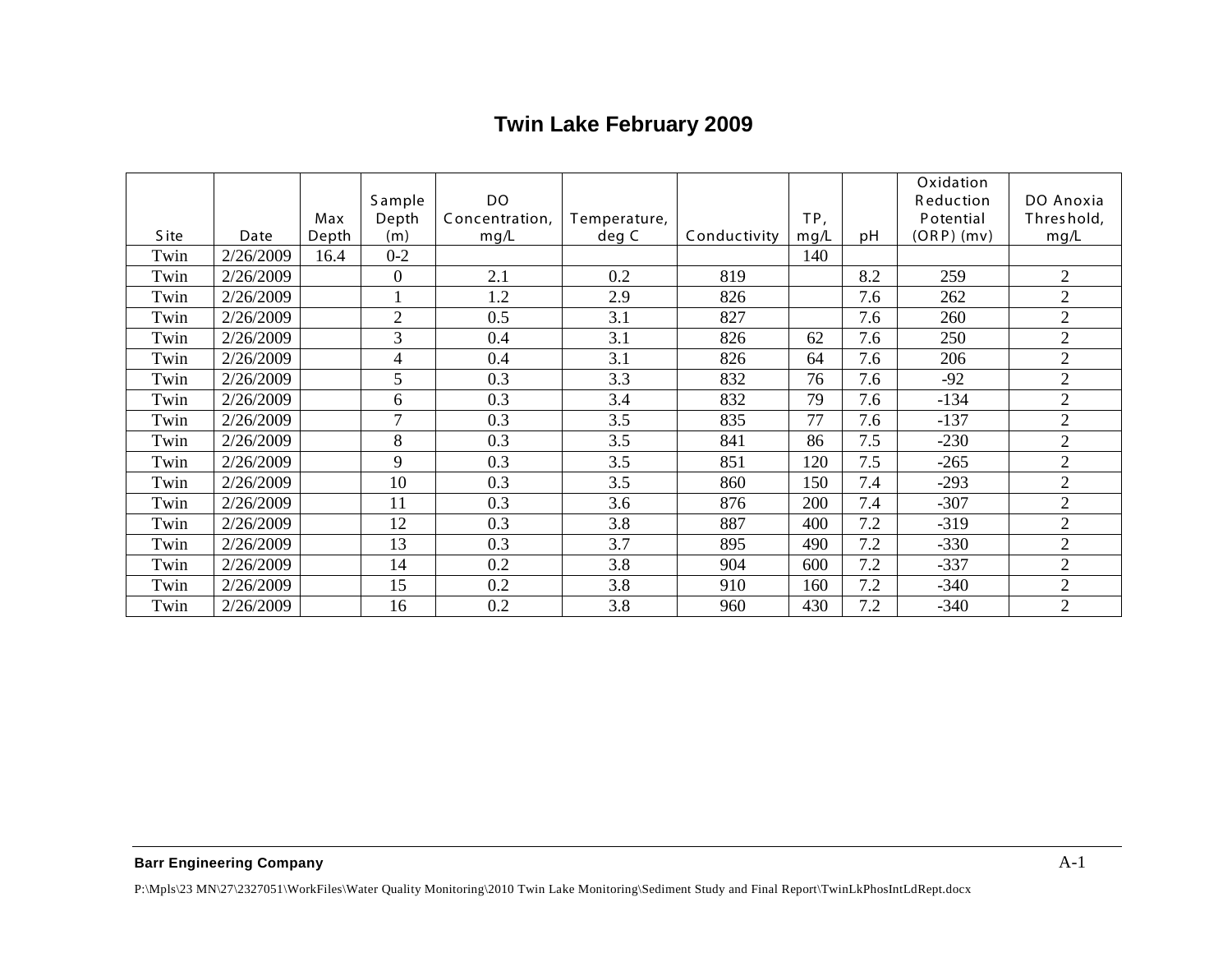|             |           |                     | <b>Sample</b>       | <b>DO</b>              |                       |                     |             |      | Oxidation<br><b>Reduction</b> | <b>DO Anoxia</b>   |
|-------------|-----------|---------------------|---------------------|------------------------|-----------------------|---------------------|-------------|------|-------------------------------|--------------------|
| <b>Site</b> | Date      | <b>Max</b><br>Depth | <b>Depth</b><br>(m) | Concentration,<br>mg/L | Temperature,<br>deg C | <b>Conductivity</b> | TP,<br>mg/L | рH   | <b>Potential</b><br>(ORP)(mv) | Threshold,<br>mg/L |
| Twin        | 3/17/2009 | 16.4                | $0 - 2$             |                        |                       |                     | 89          |      |                               |                    |
| Twin        | 3/17/2009 |                     | $\mathbf{0}$        | 10.5                   | 1.1                   | 421                 |             | 7.76 | 179                           | 2                  |
| Twin        | 3/17/2009 |                     |                     | 8.7                    | 3.7                   | 810                 |             | 7.78 | 178                           | $\overline{2}$     |
| Twin        | 3/17/2009 |                     | $\overline{2}$      | 8.5                    | 3.7                   | 812                 |             | 7.8  | 176                           | $\overline{2}$     |
| Twin        | 3/17/2009 |                     | 3                   | 8.7                    | 3.7                   | 812                 | 85          | 7.82 | 175                           | $\overline{2}$     |
| Twin        | 3/17/2009 |                     | $\overline{4}$      | 0.87                   | 3.4                   | 817                 | 86          | 7.55 | $-104$                        | $\overline{2}$     |
| Twin        | 3/17/2009 |                     | 5                   | 0.33                   | 3.4                   | 816                 | 90          | 7.53 | $-145$                        | $\overline{2}$     |
| Twin        | 3/17/2009 |                     | 6                   | 0.28                   | 3.4                   | 817                 | 91          | 7.5  | $-189$                        | $\overline{2}$     |
| Twin        | 3/17/2009 |                     | $\tau$              | 0.26                   | 3.5                   | 824                 | 110         | 7.42 | $-233$                        | $\overline{2}$     |
| Twin        | 3/17/2009 |                     | 8                   | 0.24                   | 3.5                   | 832                 | 120         | 7.38 | $-244$                        | $\overline{2}$     |
| Twin        | 3/17/2009 |                     | 9                   | 0.23                   | 3.5                   | 842                 | 170         | 7.36 | $-262$                        | $\overline{2}$     |
| Twin        | 3/17/2009 |                     | 10                  | 0.22                   | 3.5                   | 852                 | 200         | 7.31 | $-268$                        | $\overline{2}$     |
| Twin        | 3/17/2009 |                     | 11                  | 0.22                   | 3.5                   | 864                 | 220         | 7.21 | $-281$                        | $\overline{2}$     |
| Twin        | 3/17/2009 |                     | 12                  | 0.22                   | 3.6                   | 871                 | 370         | 7.17 | $-288$                        | $\overline{2}$     |
| Twin        | 3/17/2009 |                     | 13                  | 0.22                   | 3.8                   | 882                 | 220         | 7.12 | $-301$                        | $\overline{2}$     |
| Twin        | 3/17/2009 |                     | 14                  | 0.2                    | 3.7                   | 893                 | 570         | 7.16 | $-305$                        | $\overline{2}$     |
| Twin        | 3/17/2009 |                     | 15                  | 0.2                    | 3.5                   | 917                 | 500         | 7.19 | $-305$                        | $\overline{2}$     |
| Twin        | 3/17/2009 |                     | 16                  | 0.2                    | 3.5                   | 956                 | 290         | 7.2  | $-304$                        | $\overline{2}$     |

## **Twin Lake March 2009**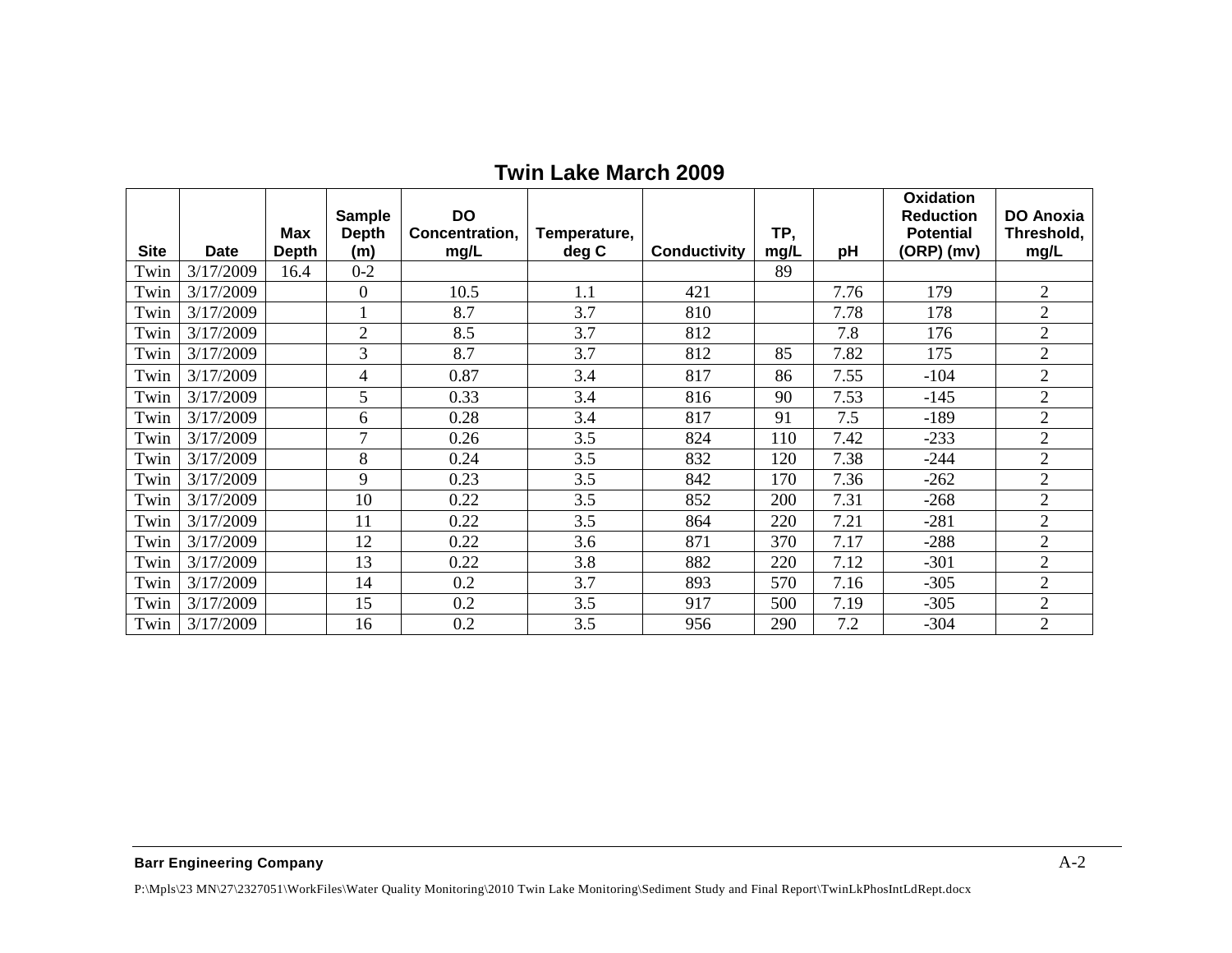| <b>Twin Lake February 2010</b> |
|--------------------------------|
|--------------------------------|

| Date     | <b>Max</b><br><b>Depth</b><br>(m) | <b>Sample Depth</b><br>(m) | D.O. (mg/L)                      | <b>Temp</b><br>$(^{\circ}C)$ | Sp. Cond.<br>(µmhos/cm $@25^{\circ}C$ ) | Oxidation<br><b>Reduction</b><br><b>Potential (ORP)</b><br>(mv) | <b>Total P</b><br>$(\mu g/L)$ | pH   | <b>DO Anoxia</b><br>Threshold,<br>mg/L |
|----------|-----------------------------------|----------------------------|----------------------------------|------------------------------|-----------------------------------------|-----------------------------------------------------------------|-------------------------------|------|----------------------------------------|
| 02/23/10 | 16.4                              | $0 - 2$                    |                                  |                              |                                         |                                                                 | 67                            |      |                                        |
|          |                                   | 0.0                        | 1.11                             | 0.13                         | 862                                     | 255                                                             |                               | 7.38 | $\overline{2}$                         |
|          |                                   | 1.0                        | 0.56                             | 1.6                          | 864                                     | 247                                                             |                               | 7.31 | $\overline{2}$                         |
|          |                                   | 2.0                        | 0.35                             | 2.5                          | 863                                     | 239                                                             |                               | 7.41 | $\overline{2}$                         |
|          |                                   | 3.0                        | 0.30                             | 2.6                          | 862                                     | 235                                                             | 62                            | 7.46 | $\overline{2}$                         |
|          |                                   | 4.0                        | 0.3                              | 2.7                          | 863                                     | 233                                                             | 60                            | 7.46 | $\overline{2}$                         |
|          |                                   | 5.0                        | 0.28                             | 2.8                          | 862                                     | 231                                                             | 59                            | 7.51 | $\overline{2}$                         |
|          |                                   | 6.0                        | 0.26                             | 3.0                          | 860                                     | $-46$                                                           | 62                            | 7.53 | $\overline{2}$                         |
|          |                                   | 7.0                        | 0.21                             | 3.2                          | 861                                     | $-140$                                                          | 96                            | 7.56 | $\overline{2}$                         |
|          |                                   | 8.0                        | 0.22                             | 3.2                          | 873                                     | $-198$                                                          | 100                           | 7.56 | $\overline{2}$                         |
|          |                                   | 9.0                        | 0.22                             | 3.4                          | 880                                     | $-216$                                                          | 110                           | 7.52 | $\overline{2}$                         |
|          |                                   | 10.0                       | 0.22                             | 3.7                          | 891                                     | $-230$                                                          | 240                           | 7.4  | $\overline{2}$                         |
|          |                                   | 11.0                       | 0.22                             | 3.8                          | 902                                     | $-237$                                                          | 450                           | 7.33 | $\overline{2}$                         |
|          |                                   | 12.0                       | 0.21                             | 3.9                          | 913                                     | $-240$                                                          | 510                           | 7.27 | $\overline{2}$                         |
|          |                                   | 13.0                       | 0.21                             | 4.0                          | 923                                     | $-243$                                                          | 630                           | 7.21 | $\overline{2}$                         |
|          |                                   | 14.0                       | 0.21                             | 4.0                          | 929                                     | $-245$                                                          | 730                           | 7.2  | $\overline{2}$                         |
|          |                                   | 15.0                       | 0.21                             | 4.0                          | 939                                     | $-249$                                                          | 710                           | 7.26 | $\overline{2}$                         |
|          |                                   | 16.0                       | 0.21                             | 4.1                          | 965                                     | $-249$                                                          | 560                           | 7.21 | $\overline{2}$                         |
|          |                                   | 16.4                       | <b>Bottom</b>                    |                              |                                         |                                                                 |                               |      |                                        |
|          |                                   |                            | Slight sulfur odor from 8 meters |                              |                                         |                                                                 |                               |      |                                        |
|          |                                   |                            | to 16 meters                     |                              |                                         |                                                                 |                               |      |                                        |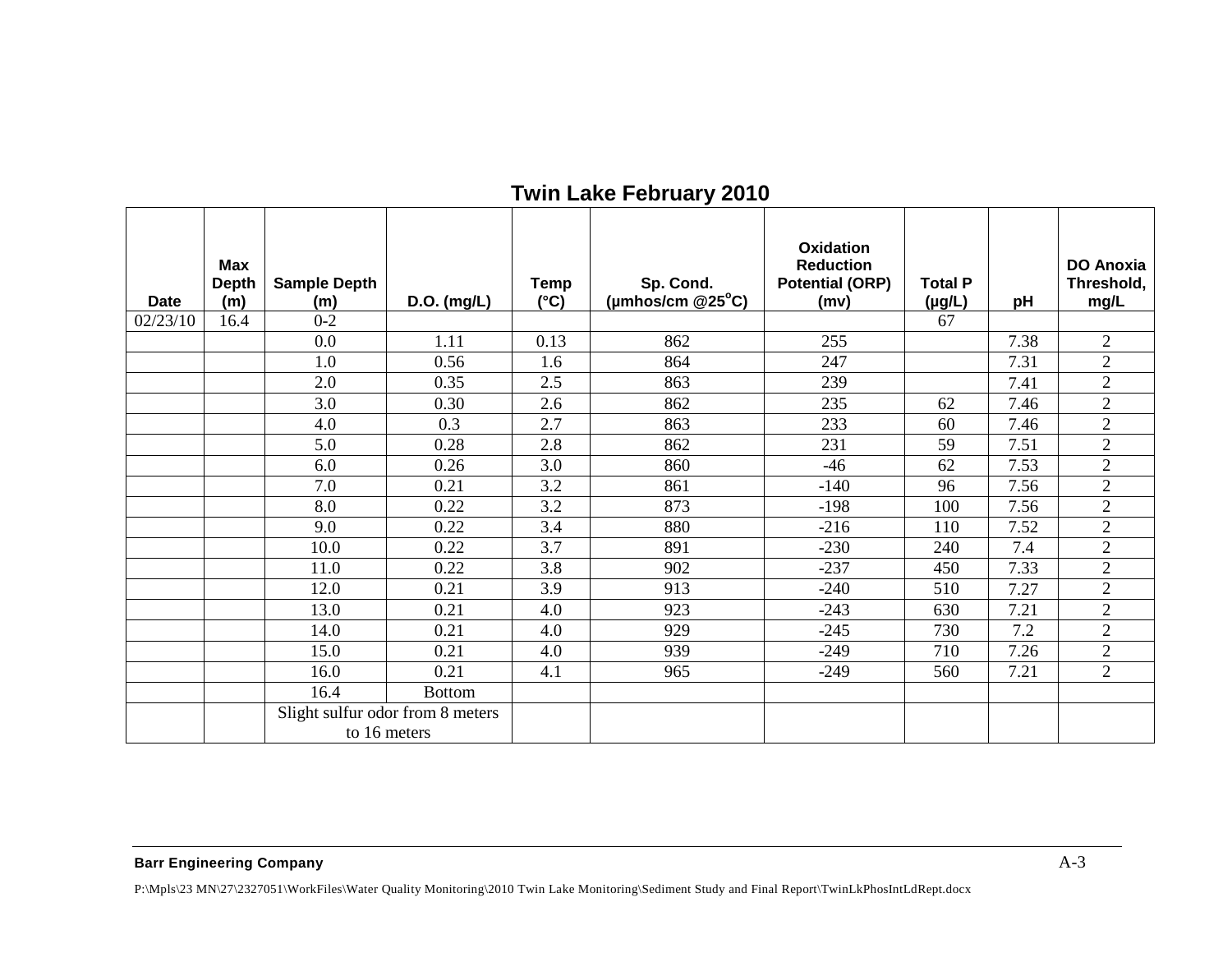## **Twin Lake March 2010**

| <b>Date</b>                                    | <b>Max</b><br><b>Depth</b> |                             |               | Temp          | Sp. Cond.<br>(µmhos/cm<br>@25°C) | <b>Oxidation</b><br><b>Reduction</b><br><b>Potential</b><br>(ORP) | <b>Total P</b> |      | <b>DO Anoxia</b><br>Threshold, |
|------------------------------------------------|----------------------------|-----------------------------|---------------|---------------|----------------------------------|-------------------------------------------------------------------|----------------|------|--------------------------------|
| 03/15/10                                       | (m)<br>16.4                | Sample Depth (m)<br>$0 - 2$ | $D.O.$ (mg/L) | $(^{\circ}C)$ |                                  | (mv)                                                              | (µg/L)<br>31   | pH   | mg/L                           |
|                                                |                            | 0.0                         | 6.8           | 0.9           | 824                              | $-153$                                                            |                | 8.26 | $\overline{2}$                 |
|                                                |                            |                             |               |               |                                  |                                                                   |                |      |                                |
|                                                |                            | 1.0                         | 3.4           | 2.5           | 835                              | $-174$                                                            |                | 8.00 | $\overline{2}$                 |
|                                                |                            | 2.0                         | 1.10          | 2.7           | 834                              | $-194$                                                            |                | 7.91 | $\overline{2}$                 |
|                                                |                            | 3.0                         | 0.86          | 2.7           | 834                              | $-206$                                                            | 53             | 7.86 | $\overline{2}$                 |
|                                                |                            | 4.0                         | 0.53          | 2.8           | 834                              | $-209$                                                            | 64             | 7.83 | $\overline{2}$                 |
|                                                |                            | 5.0                         | 0.31          | 2.9           | 832                              | $-217$                                                            | 62             | 7.80 | $\overline{2}$                 |
|                                                |                            | 6.0                         | 0.27          | 3.0           | 834                              | $-230$                                                            | 73             | 7.75 | $\overline{2}$                 |
|                                                |                            | 7.0                         | 0.24          | 3.0           | 846                              | $-239$                                                            | 93             | 7.68 | $\overline{2}$                 |
|                                                |                            | 8.0                         | 0.24          | 3.1           | 856                              | $-258$                                                            | 98             | 7.65 | $\overline{2}$                 |
|                                                |                            | 9.0                         | 0.23          | 3.6           | 857                              | $-276$                                                            | 180            | 7.54 | $\overline{2}$                 |
|                                                |                            | 10.0                        | 0.22          | 3.6           | 872                              | $-281$                                                            | 330            | 7.49 | $\overline{2}$                 |
|                                                |                            | 11.0                        | 0.22          | 3.8           | 882                              | $-284$                                                            | 400            | 7.39 | $\overline{2}$                 |
|                                                |                            | 12.0                        | 0.22          | 3.7           | 889                              | $-287$                                                            | 190            | 7.37 | $\overline{2}$                 |
|                                                |                            | 13.0                        | 0.22          | 3.8           | 897                              | $-290$                                                            | 500            | 7.33 | $\overline{2}$                 |
|                                                |                            | 14.0                        | 0.21          | 3.6           | 906                              | $-292$                                                            | 490            | 7.32 | $\overline{2}$                 |
|                                                |                            | 15.0                        | 0.21          | 3.5           | 928                              | $-293$                                                            | 530            | 7.33 | $\overline{2}$                 |
|                                                |                            | 16.0                        | 0.21          | 3.5           | 980                              | $-294$                                                            | 430            | 7.35 | $\overline{2}$                 |
|                                                |                            | 16.4                        | <b>Bottom</b> |               |                                  |                                                                   |                |      |                                |
| Slight sulfur odor from 6 meters to 16 meters. |                            |                             |               |               |                                  |                                                                   |                |      |                                |
| 12 inches of ice.                              |                            |                             |               |               |                                  |                                                                   |                |      |                                |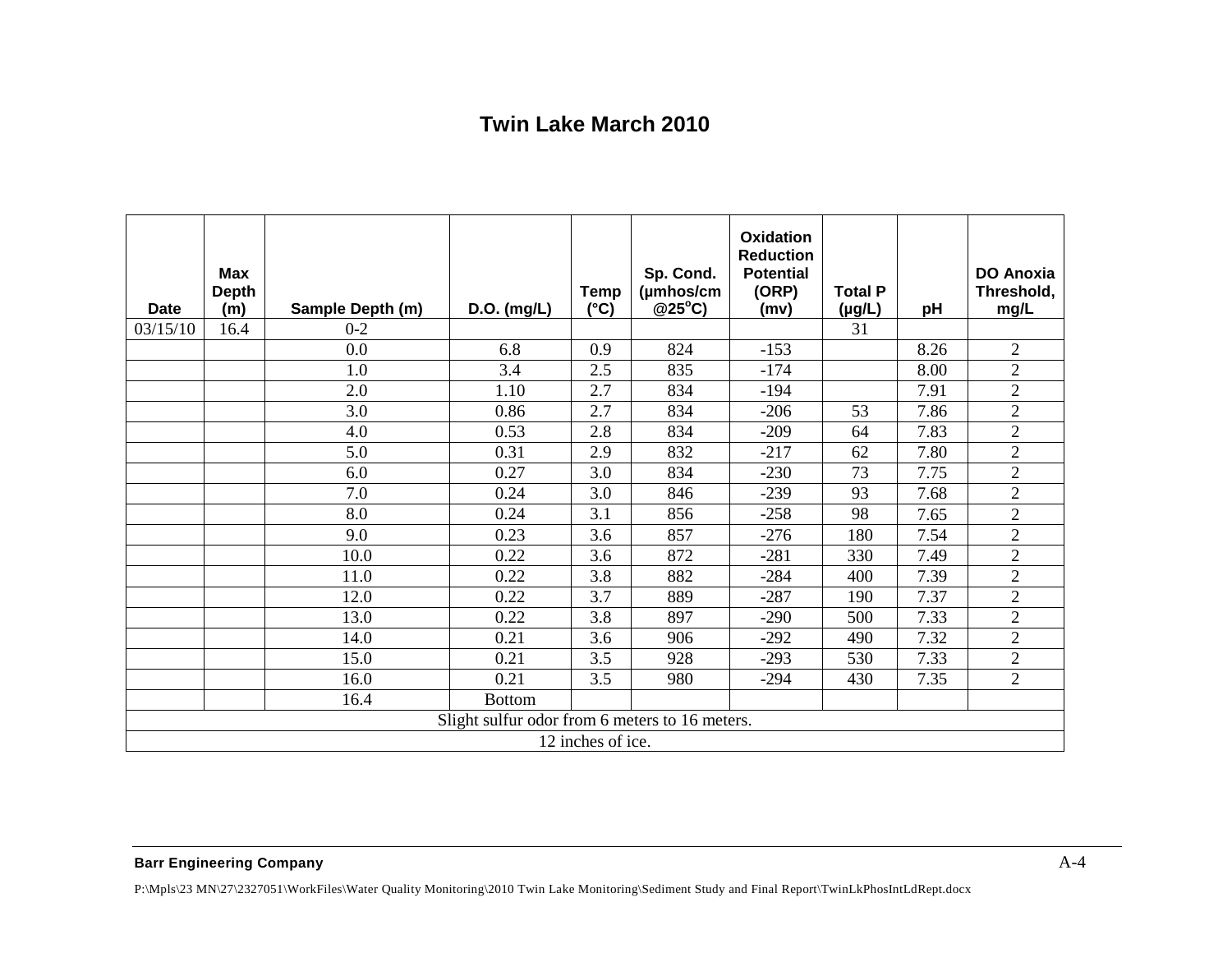**Appendix B**

<span id="page-36-0"></span>**Twin Lake Sediment Data Summary**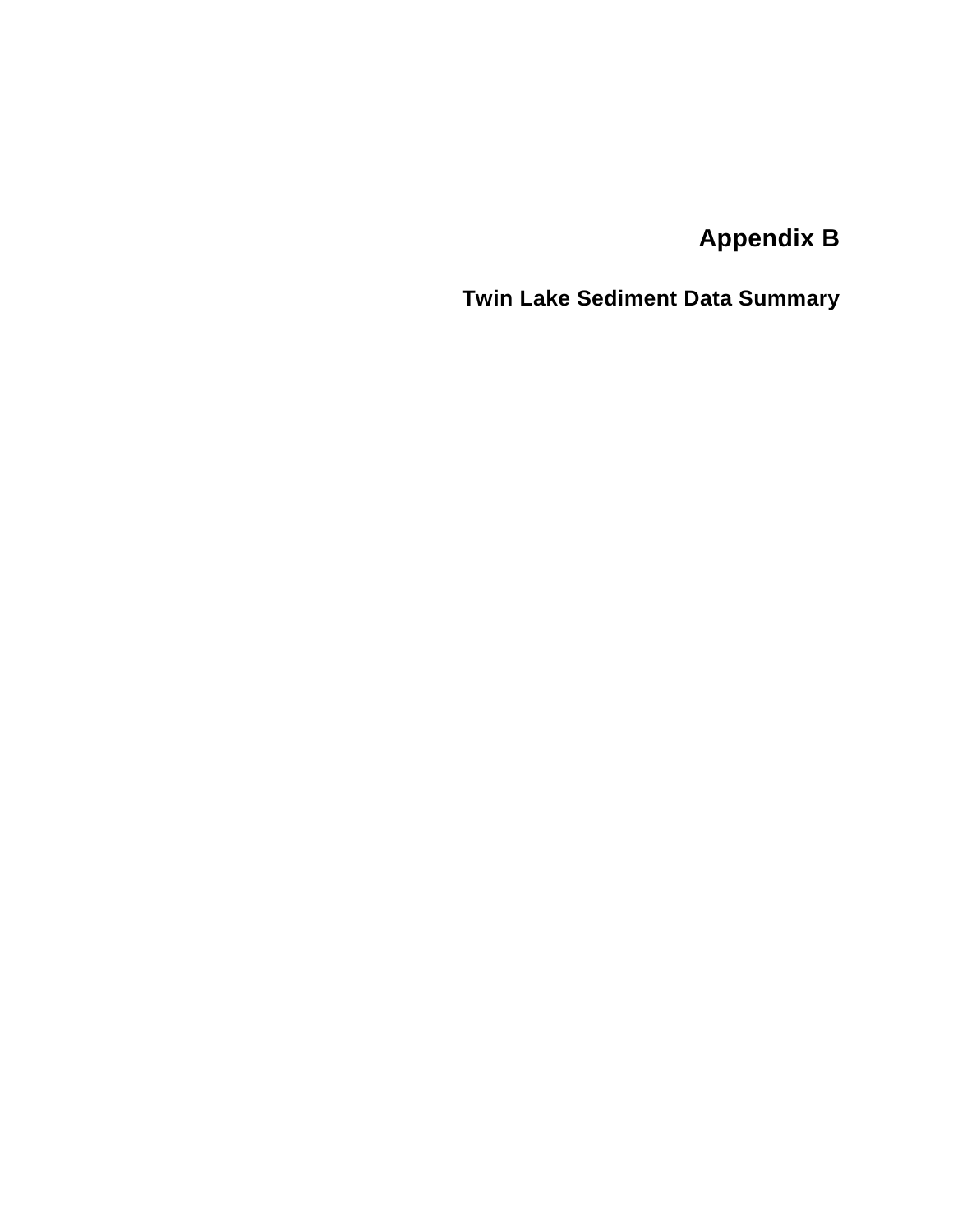| <b>Sample</b><br>Location | <b>Depth</b><br>(cm) | Water<br>(%) | LOI<br>$(\%)$ | <b>Sediment</b><br>Density $(g/cm^3)$ |
|---------------------------|----------------------|--------------|---------------|---------------------------------------|
|                           | $0 - 2$              | 96.49        | 33.75         | 1.01                                  |
|                           | $2 - 4$              | 93.60        | 27.36         | 1.03                                  |
| Twin 1                    | $4 - 8$              | 90.10        | 24.53         | 1.05                                  |
|                           | $8 - 12$             | 88.81        | 23.78         | 1.06                                  |
|                           | 15-20                | 82.93        | 30.50         | 1.08                                  |
|                           | 25-30                | 87.86        | 20.21         | 1.06                                  |
|                           | $0 - 2$              | 93.34        | 28.37         | 1.03                                  |
|                           | $2 - 4$              | 91.47        | 26.61         | 1.04                                  |
| Twin 2                    | $4 - 8$              | 89.86        | 25.04         | 1.05                                  |
|                           | $8 - 12$             | 88.88        | 25.83         | 1.05                                  |
|                           | $15 - 20$            | 85.49        | 24.07         | 1.07                                  |
|                           | $0 - 2$              | 88.23        | 16.61         | 1.06                                  |
|                           | $2 - 4$              | 87.69        | 17.93         | 1.07                                  |
| Twin 3                    | $4 - 8$              | 86.51        | 17.31         | 1.07                                  |
|                           | $8 - 12$             | 84.66        | 16.14         | 1.09                                  |
|                           | 15-20                | 77.09        | 11.58         | 1.14                                  |

**Twin Lake Sediment Data Summary: Water Content, Loss on Ignition (LOI), and Sediment Density**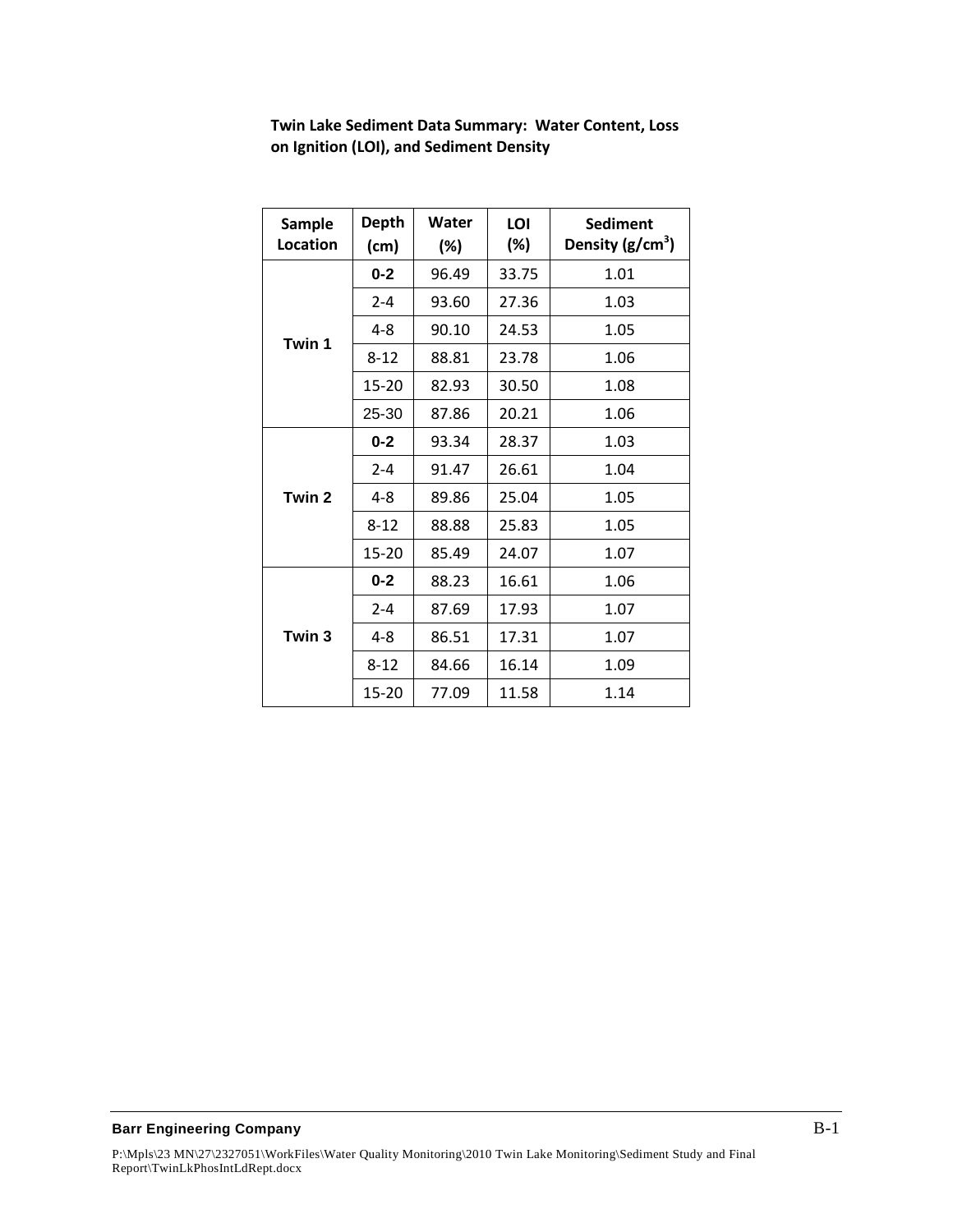| <b>Sample</b><br>Location | <b>Depth</b><br>(cm) | <b>Mobile P</b><br>(mg/g) | <b>Organic-P</b><br>(mg/g) | <b>Total P</b><br>(mg/g) |
|---------------------------|----------------------|---------------------------|----------------------------|--------------------------|
|                           | $0 - 2$              | 0.21                      | 0.88                       | 1.12                     |
|                           | $2 - 4$              | 0.14                      | 0.49                       | 0.77                     |
| Twin 1                    | 4-8                  | 0.15                      | 0.35                       | 0.67                     |
|                           | $8 - 12$             | 0.13                      | 0.32                       | 0.65                     |
|                           | $15 - 20$            | 0.14                      | 0.21                       | 0.56                     |
|                           | 25-30                | 0.19                      | 0.28                       | 0.63                     |
|                           | $0 - 2$              | 0.10                      | 0.51                       | 0.83                     |
|                           | $2 - 4$              | 0.06                      | 0.36                       | 0.64                     |
| Twin 2                    | $4 - 8$              | 0.08                      | 0.37                       | 0.73                     |
|                           | $8 - 12$             | 0.10                      | 0.37                       | 0.73                     |
|                           | 15-20                | 0.12                      | 0.24                       | 0.58                     |
|                           | $0 - 2$              | 0.05                      | 0.22                       | 0.45                     |
|                           | $2 - 4$              | 0.03                      | 0.23                       | 0.43                     |
| Twin 3                    | $4 - 8$              | 0.04                      | 0.21                       | 0.42                     |
|                           | $8 - 12$             | 0.06                      | 0.16                       | 0.41                     |
|                           | $15 - 20$            | 0.04                      | 0.08                       | 0.25                     |

**Twin Lake Sediment Data Summary: Phosphorus Concentration (mg/g)**